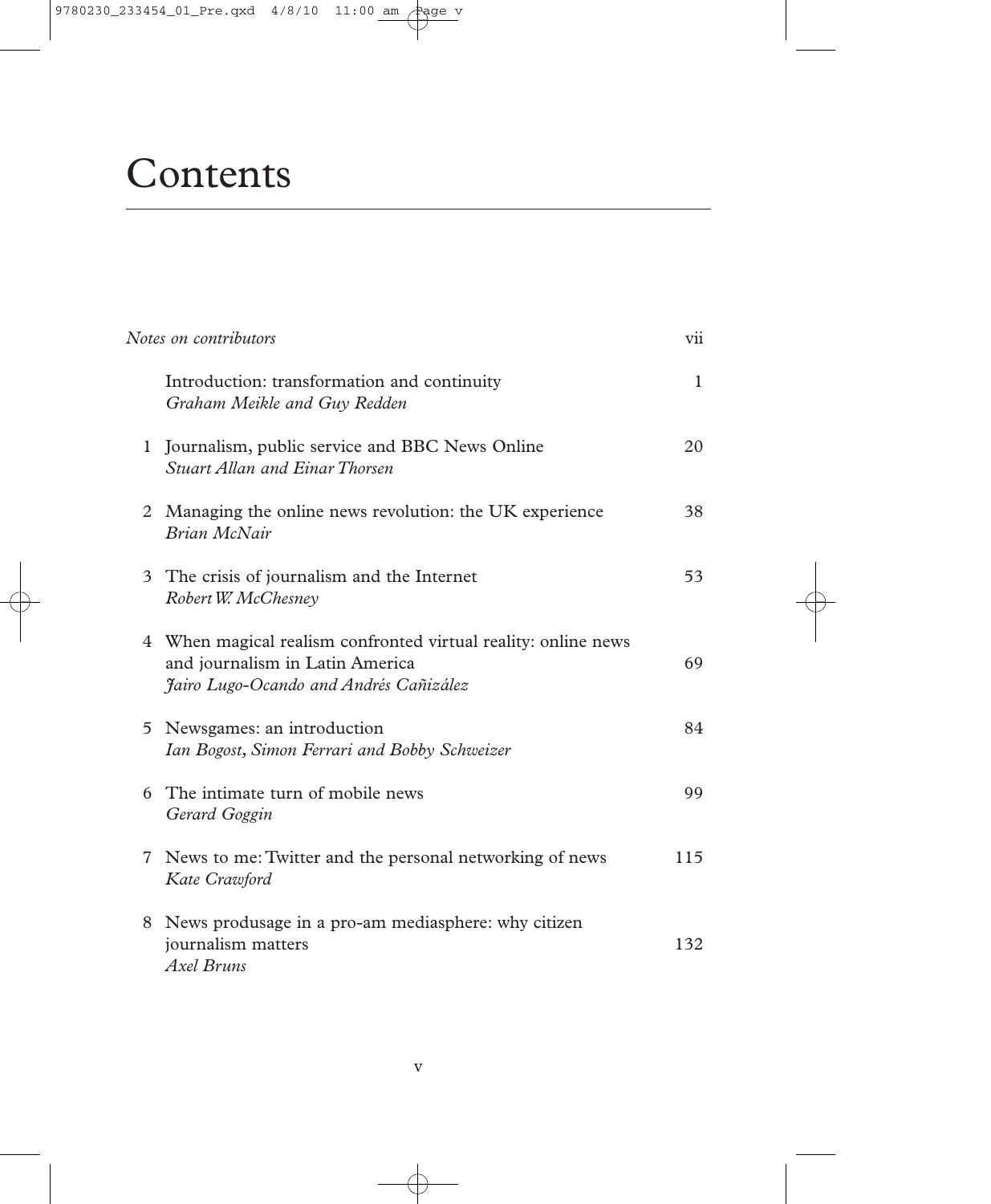$\overline{\mathbb{C}}$ 

| vi    |                                                                                                                                          | Contents |
|-------|------------------------------------------------------------------------------------------------------------------------------------------|----------|
| 9     | 'Comment is free, facts are sacred': journalistic ethics in a<br>changing mediascape<br>Natalie Fenton and Tamara Witschge               | 148      |
| 10    | Journalism without journalists: on the power shift from<br>journalists to employers and audiences<br>Mark Deuze and Leopoldina Fortunati | 164      |
| 11    | Web 2.0, citizen journalism and social justice in China<br>Xin Xin                                                                       | 178      |
| 12    | Marrying the professional to the amateur: strategies and<br>implications of the OhmyNews model<br>An Nguyen                              | 195      |
|       | Conclusion<br>Guy Redden and Graham Meikle                                                                                               | 210      |
| Index |                                                                                                                                          | 218      |

 $\overline{\mathbb{C}}$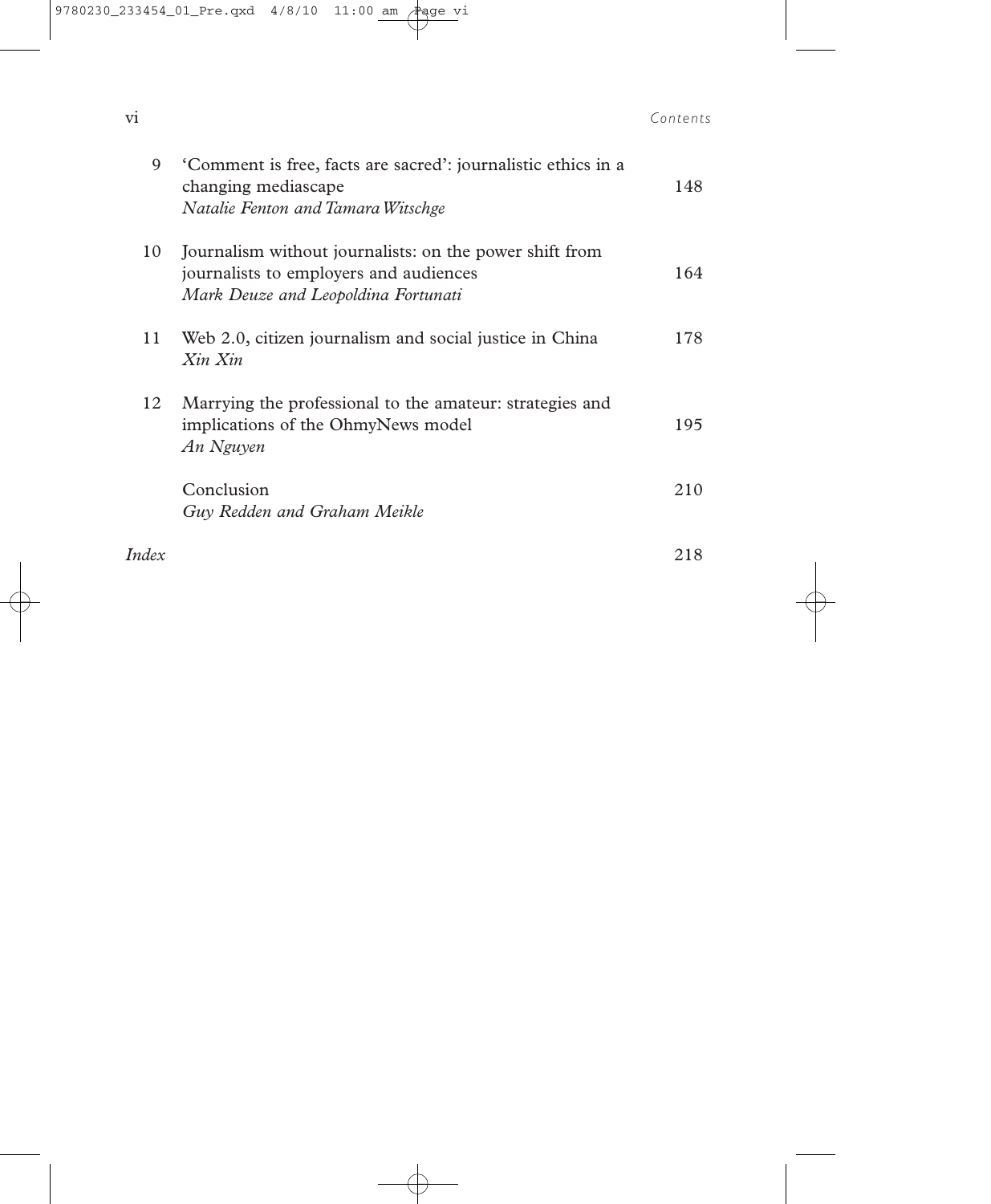# **CHAPTER 1**

# Journalism, public service and BBC News Online

STUART ALLAN AND EINAR THORSEN

In the months leading up to the launch of BBC News Online in the autumn of 1997, warning bells were sounding in journalistic circles – not least within the BBC itself – with respect to the impact of the Internet on news reporting. For every voice of optimism highlighting its transformative potential, it seemed, there were several others expressing their grave misgivings. Firmly aligned with the latter end of the continuum was the respected BBC foreign correspondent Fergal Keane. Delivering the prestigious Huw Weldon Memorial Lecture to the Royal Television Society in September that year, he argued that journalism's integrity was in danger of being compromised, if not irrevocably harmed, by the arrival of new challenges to its defining principles (broadcast on BBC1, 20 October 1997). Pointing to the 'hundreds of conspiracy theories floating around about the death of Diana' in cyberspace, he expressed his concern that 'calm and considered reportage' was at serious risk of losing out to 'the sensational and the spectacular', especially where 'the generation growing up on a diet of *The X-Files*' was concerned. At issue, he maintained, was a 'dangerous retreat from rationality', whereby 'truth-telling' that is 'artful, fearless and intelligent' all but disappears into the swirl of 'trivia, gossip and celebration of the banal'. Growing technological pressures – compounded by those from the market – must be resisted, he reasoned, in order to better protect the interests of truth. 'I am worried about the potential of the Internet to devalue the role of the reporter,' Keane revealed, before wondering aloud about what the future might portend. 'What a pity,' he mused, 'if technology, far from pushing us into another age of enlightenment, was to return us to the rumour-ridden gloom of the Middle Ages.'

Uncertainties about the promise and peril of change, where principles such as 'forensic accuracy' and 'intellectual rigour' – to use Keane's words – long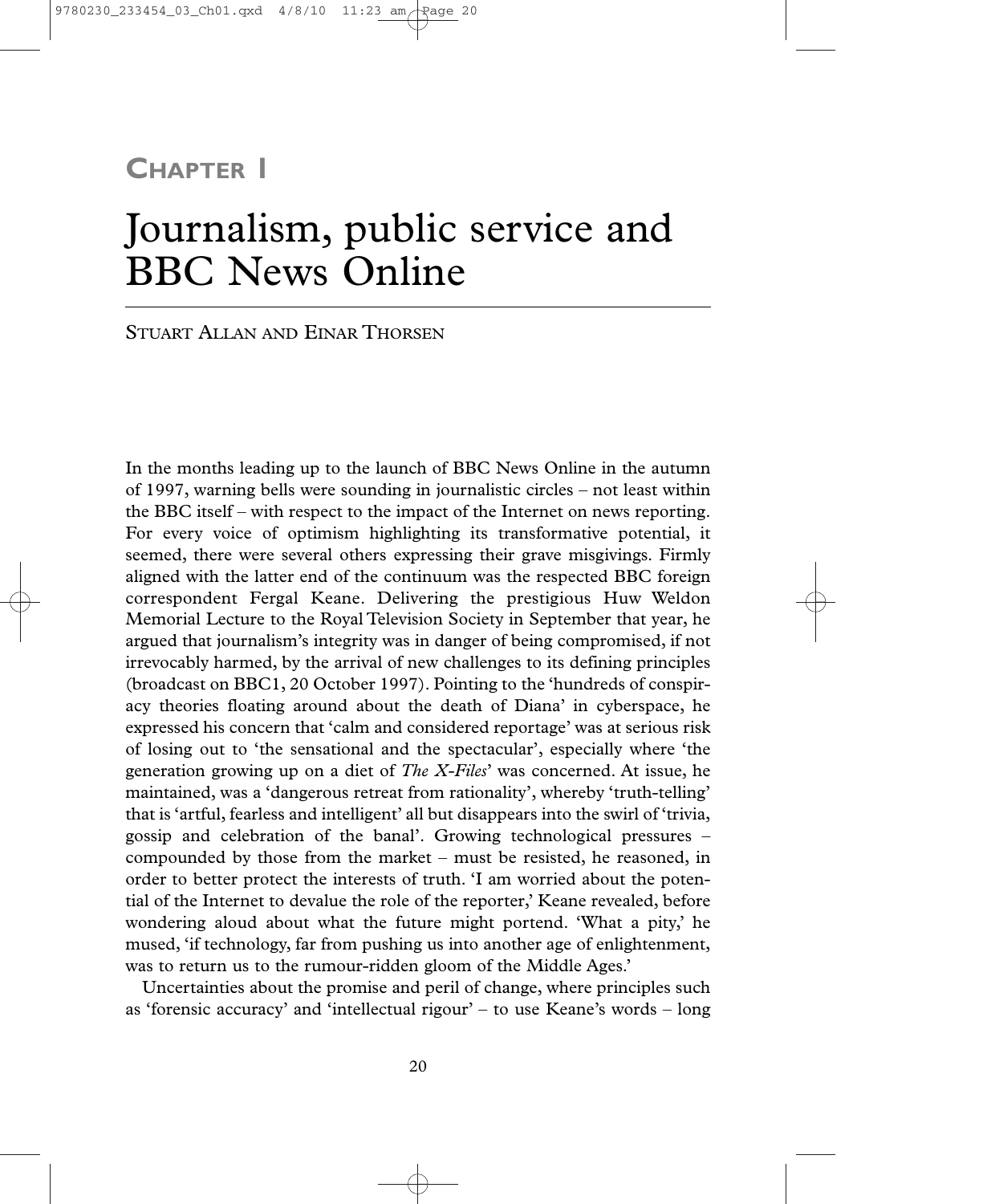associated with the best of BBC journalism were being recast anew, underline the tensions this chapter seeks to explore. It takes as its principal focus the emergent journalistic ecology of BBC News Online, from its inception in November 1997 to the tenth anniversary of the site in 2007 (see also Allan, 2006, 2009; Thorsen, 2009a). Specifically, it traces how BBC News Online has gradually evolved in reportorial terms – its forms, practices and epistemologies – in the course of becoming one of the most popular news websites globally. The discussion draws on the experiences of individuals directly responsible for the project so as to elucidate key tenets of the strategy informing the practical implementation of the BBC's move online. It shows that the website represented a significant initiative within the Corporation's attempt to reaffirm its public service ethos in a fledgling web environment, and thereby to better secure its place to ward off competition from commercial rivals in an increasingly converged media landscape.

In the course of highlighting a range of formative developments, special attention will be devoted to the ways in which the conventions underpinning an emergent ecology of online news reporting gradually began to consolidate. Here it is important to acknowledge from the outset that a number of ad hoc initiatives – including a Budget website in March 1995, one for the Olympics in 1996, an election site in the spring of 1997 (with some content syndicated from the BBC's Ceefax service) and a Death-of-Diana site in August 1997 – helped to set down precedents of form, but also reportorial craft, in ways which are more apparent in retrospect than they were at the time. Indeed, to this day, recollections by those involved in the launch of BBC News Online even differ over the precise time the site went live. 'We've talked to the original editor and the original product manager and nobody can put a finger on when exactly we switched to the new content system and started producing pages in the way that we have done ever since,' Pete Clifton, current head of BBC News Interactive, recently stated. 'We know that it was some time [during the first week of November 1997], but as for which moment of which day – we were probably just knackered at the time so nobody looked up to see what time it was' (cited in *Press Gazette*, 1 November 2007). Moreover, precisely what should count as 'online news' – as we discuss below – proved to be a controversial subject of considerable debate, inviting searching questions about how best to realise the potential of the Internet to deliver alternative types of coverage.

In seeking to contribute to efforts to trace this history, this chapter adopts a twofold strategy. First, we examine the actual launch of BBC News Online, devoting particular attention to the ways in ways in which the Corporation's public service commitments shaped its remit, in general, as well as its concep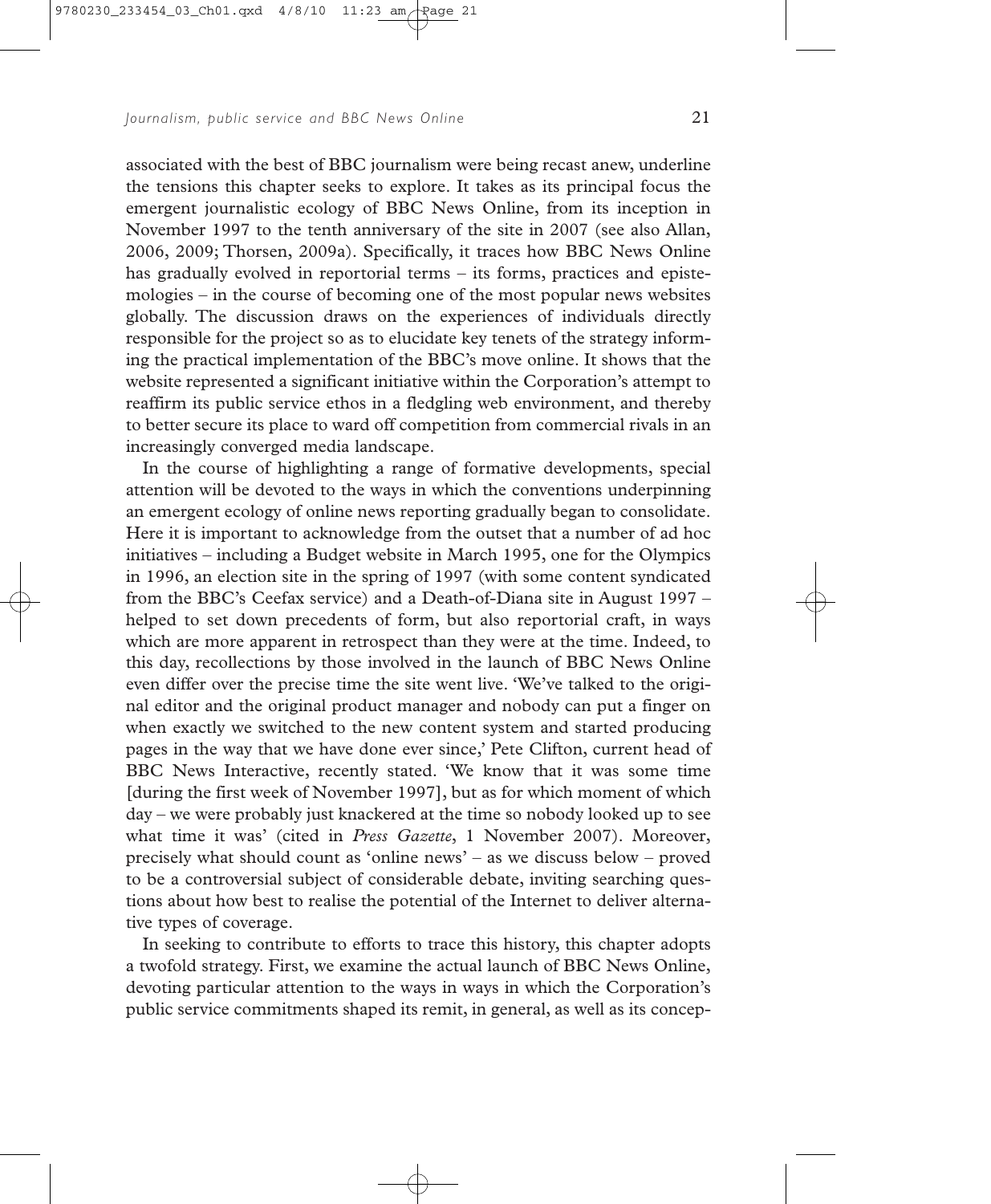tion of online journalism, in particular. Second, we proceed to discern a number of the interactive features associated with this rapidly growing news provision over the first ten years of the site's operation. In offering an appraisal of the guiding imperatives of interactivity – not least with regard to user-generated content – we aim to identify for purposes of elaboration several issues warranting further investigation.

# **Rewriting the rules**

9780230\_233454\_03\_Ch01.qxd 4/8/10 11:23 am/ Page

The BBC News Online service officially launched on 4 November 1997. The design of its webpages at the time might have looked 'bleak and amateurish from the vantage point of today', admitted Bob Eggington (2007), but the 'site got off to a cracking start'. Eggington, first head of the service, recalled that staff were facing a 'nightmare' of a challenge from the outset. 'The price of building the content production system at such speed was six months of technical instability,' he stated. 'The bloody thing kept crashing.' It took a dedicated team, willing to experiment with new ideas, to ensure that logistical problems were soon resolved. While the question of which news stories featured on the front page on Day One lacks a ready answer (evidently no one thought to preserve them at the time), memories of technical challenges remain vivid:

A distinguishing feature of the launch site was three clocks on the front page banner, indicating different world times, with the UK in the middle. 'Good evening, San Francisco,' the left clock would say. 'Good morning, Tokyo,' the right. It was a charming illustration of the instantaneous global reach of the web. Unfortunately, in a world with Netscape Navigator and 14.4k dial-up modems, it was also the single biggest reason the website would not load.The clocks quickly found their way into the Trash. (BBC News Online, 13 December 2007)

Similar recollections invite further consideration. 'What we didn't have was an abundance of text skills,' Eggington (2007) remembers. 'Broadcast scripts were not suitable for repurposing as text news stories. It became clear everything had to be written specifically for the web. The team quickly developed a style for the new service.' The team itself – with twenty editorial and six technical members – had been put together in a hurry, and was effectively made to revolve around a shared commitment to 'making it up as we went along' in a spirit of innovation. 'The only thing that mattered was momentum,' Eggington stated. 'We felt that if we didn't do it quick, someone would stop us' (cited in Connor, 2007).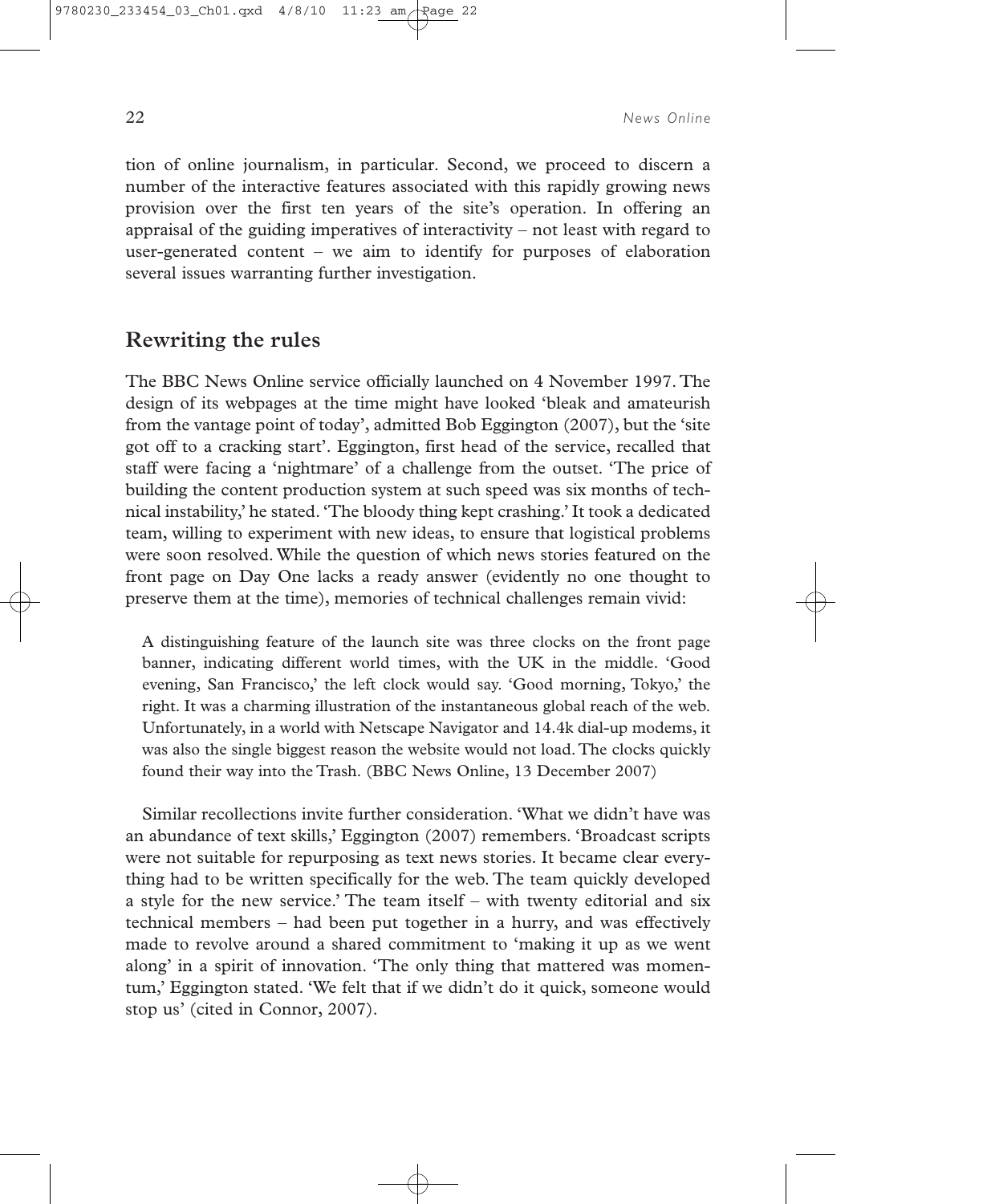The new website represented a significant initiative within the Corporation's strategy to reaffirm its public service ethos in a multichannel universe, and thereby be better placed to challenge commercial rivals such as CNN, MSNBC, EuroNews and News Corp. 'We are this autumn only at the starting block,' stated Tony Hall, chief executive of BBC News, the day before the launch. 'My ambition is, first, to ensure that we preserve and build a public service in news for the next generation. And, second, to ensure that BBC News develops as a global player' (cited in the *Guardian*, 3 November 1997). Widely perceived to be late on to the scene, arriving long after both British and international competitors had established their online presence, the initiative nevertheless represented a bold move. 'Our basic aim is to extend our public service remit on to the Web,' Eggington said at the time. 'The design is simple and it is easy to use.'The decision to proceed was justified, in his view, 'because that's where young people are going[.] We have to be there because the Web audience is increasing by 10 per cent every month' (cited in *The Times*, 5 November 1997). Much of the press commentary was focused elsewhere, however, namely on the other initiatives being unveiled around the same time. Easily the most significant of these was the Corporation's 24-hour rolling news channel, BBC News 24, which went to air with considerable fanfare the following week. Where the online commitment was generally regarded as being overdue, this venture invited a far more sceptical response. In the words of Damian Whitworth writing in *The Times*, 'dear old Auntie, always regarded as a little dotty, appears to have gone completely bats. As she celebrates her 75th birthday, she has suddenly decided to embark on some new adventures. The question is: is she up to it?' (*The Times*, 7 November 1997).

Not surprisingly, this question was answered rather emphatically in the affirmative by senior managers in the Corporation. 'This has been the most significant month in the history of BBC News,' Hall declared at the BBC News Online launch (cited in *European Media Business and Finance*, 17 November 1997). 'BBC News Online will, for the first time, put the entire wealth of BBC journalism at your fingertips,' he maintained. 'You will get the news you want and the news you need 24 hours a day' (cited in *Electronic Media*, 17 November 1997).The BBC, then as now, is one of the largest news gathering organisations in the world. Where rival sites – both television and newspaper-based – typically relied on copy from the wire services to provide breaking news, BBC News Online could draw on the expertise of over 2,000 members of staff and 250 correspondents across the globe. The online news team was composed of some forty journalists in addition to technical staff and graphic designers preparing news stories on the basis of reports provided by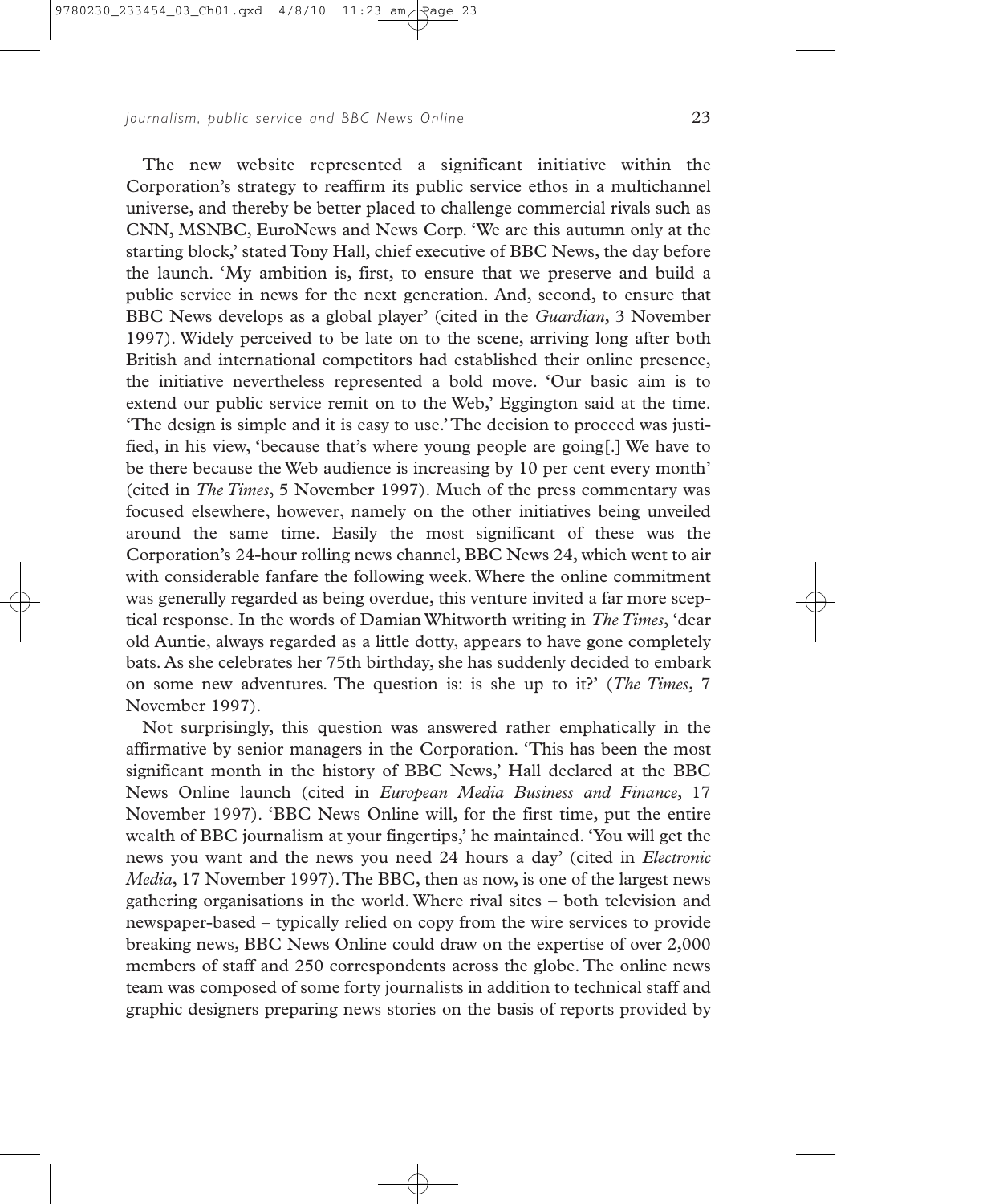24 *News Online*

these correspondents. Staff members joined the site from other divisions within the BBC, as well as from other news sites outside the Corporation. 'It is easier to teach old media journalists new tools than to teach techies journalism', observed one of the site's reporters (cited in Perrone, 1998). A range of experiments was conducted to determine how best to present and package stories, a sense of standard practice being the subject of daily renegotiation. Journalists – in contrast with those at some of the major US sites – were expected to be multiskilled; that is, to package their stories up to and including the post-production stage, in addition to writing copy in the first place. As conventions gradually evolved through the trialling of ideas – new and borrowed ones alike – efforts were similarly made to incorporate feedback from users via devices such as online questionnaires to help shape form and practice. 'We don't have a set of rules because we're learning as we go along,' Smartt commented. 'I don't think anybody in the business knows precisely how to do this' (cited in Perrone, 1998).

By early 1998, BBC Online had been confirmed as the leading British Internet content site, with BBC News Online recording 8.17 million page impressions in March according to the Audit Bureau of Circulations (BBC Online overall recorded some 21 million page impressions from direct requests by over 900,000 users that month). Considered to be a 'strong driver of traffic', the news site was fast gaining a reputation for its immediacy – where the deadline is 'always now' – and the depth of its coverage. By June that year, BBC Online offered over 140,000 pages of content, some 61,000 of which consisted of news. Considered a great achievement by most commentators – and begrudgingly acknowledged as the leader in the field by rivals – its growing provision steadily improved, albeit not without the occasional instance of technical teething problems. 'We have found that [producing online content] is not as simple as we thought,' Dave Brewer, managing editor for the site, observed. 'The Web audience is sophisticated and will not stand for a simple reversioning of what was put on the TV or radio. We needed to learn to write for the Web and that meant starting from scratch' (cited in *The Australian*, 1 September 1998). This commitment to thinking afresh clearly played a significant role in defining the site's distinctive approach to public service, as well as the cultural authority of the journalism it sought to embody.

## **Breaking news**

A number of instances emerged over the following months that helped to cast this distinctiveness in sharper relief. In August 1999, for example, BBC News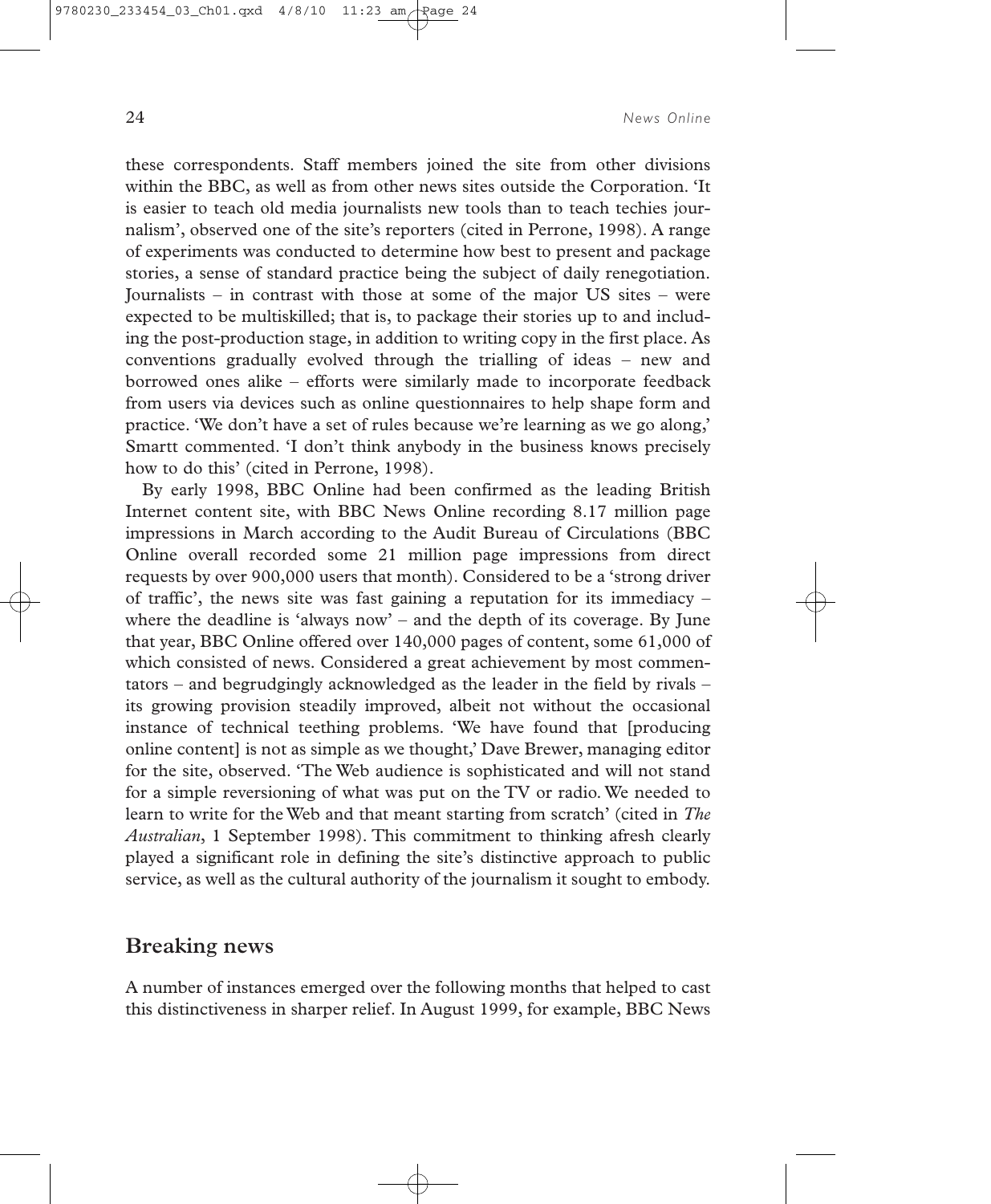Online was relaying eyewitness reports from an earthquake in the town of Izmit in western Turkey before television news crews had arrived at the scene. Evidently the decision to post a message requesting information from anyone near the scene had been rewarded with four e-mails within the first ten minutes, followed by hundreds more over the following 24 hours. Jane Robins, citing this example of interactivity – and how it gives news on the site 'an immediacy which traditional media would find hard to match' – suggests it helps to explain why 'The industry is talking about BBC News Online as a working example of the journalism of the future.' Her description of the production process is revealing:

Being the BBC, the News Online journalists are equipped with sophisticated desktop equipment that allows them to monitor a host of feeds from BBC correspondents and radio stations. They identify a story, write it into an established template, and write their own headlines.

Unlike a newspaper reporter, the Online journalist then selects his [or her] own still photograph, crops it onscreen and adds it into the story.The self-editing process continues into audio and video material. Both can be selected and edited at the desk – the individual journalist becomes a writer, editor, picture editor, radio producer and video producer – his [or her] final product is checked by one of nine desk editors before going live on the site. (Robins, 1999)

She then proceeds to quote Alf Hermida (formerly a BBC foreign correspondent, and the output editor for the site at the time) to further discern the medium's qualities. 'In my experience it's more exciting than other sorts of journalism,' he states. 'In radio you might be restricted to sending a threeminute package – here you cover every aspect of a story, take a story and it [sic] explore it from a number of angles – and the deadline is always now' (Hermida, cited in Robins, 1999).

This heightened sense of immediacy afforded by online news recurrently figured in press commentary concerned with the relative advantages and limitations of the BBC's initiative (a watchful eye being kept on the Corporation's growing presence on the web, with concerns about the financial support derived from licence fee payers being a simmering matter of debate). Reinforcing perceptions that the BBC was leading the way in journalistic innovations in this regard was the glittering array of prizes the site was earning, including two Baftas, the British Press Award and the Prix Italia, by early 2000. In February of that year, BBC News Online was heralded as 'the world's best news site' at The Net Awards. The citation for the award praised its success, stating that in 'blending the many facets of multimedia with the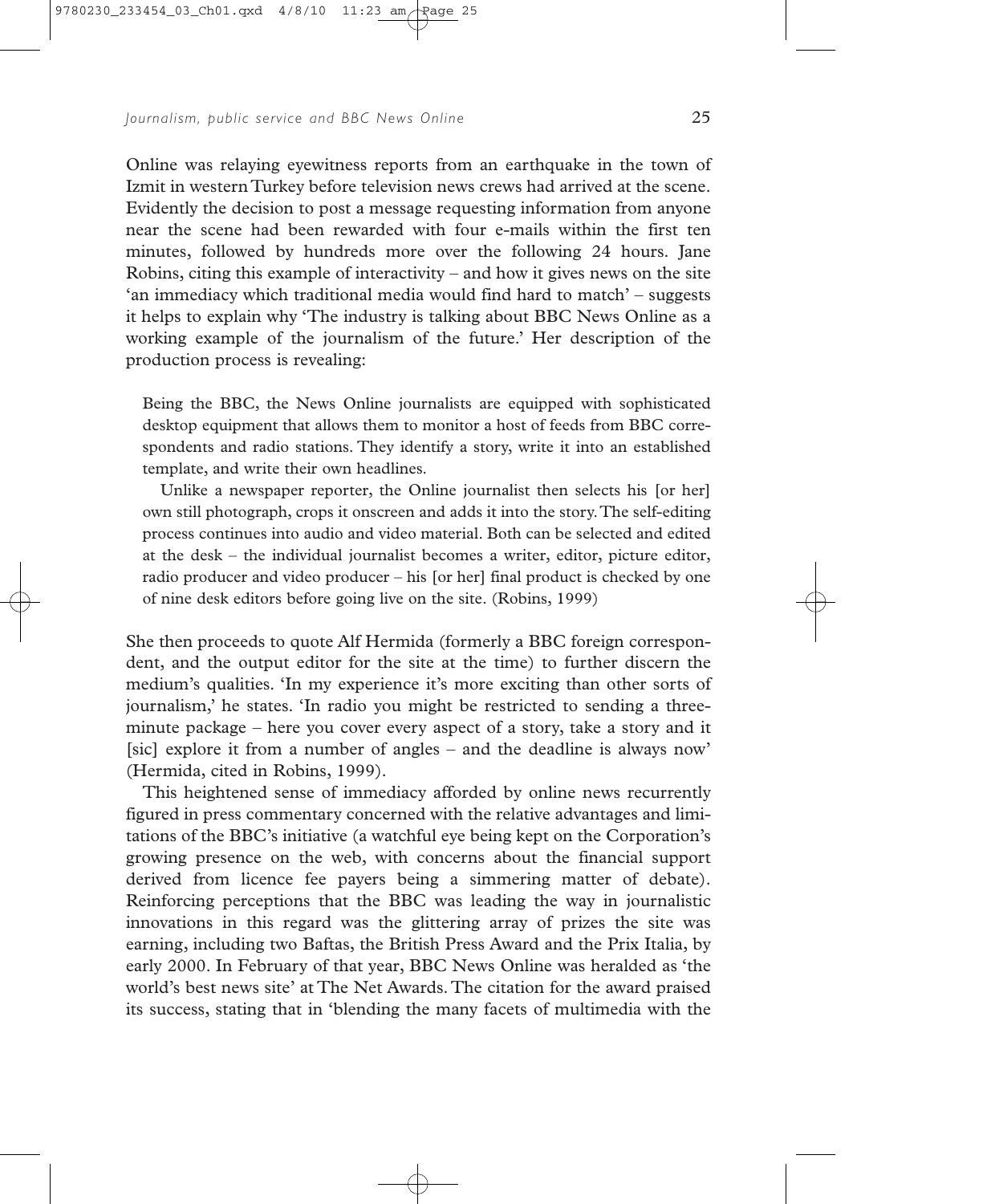26 *News Online*

old-fashioned simplicity of a strong layout and exclusive online features, the site has quickly become an essential bookmark'. Expressing his gratitude to the judges for the award, then-Project Director Bob Eggington stated: 'Maintaining this huge news site is a tremendous task and it's wonderful when the staff get some recognition for their efforts.'The hard work of maintaining the quality of the service would continue, he promised. Matthew Bingham, editor of *The Net* magazine, believed the award duly recognised the site's role in 'giving us a glimpse of the future' where headlines were being posted within minutes of news happening. 'It is the best for breaking news, unlike newspaper sites which might only have a few updates during the day,' he remarked. 'BBC News Online is a genuinely interactive Internet experience, managed as an Internet enterprise, not just some offshoot of a print or other media company' (cited in BBC News Online, 8 February 2000).

This commitment to breaking news was the subject of considerable discussion within the BBC in the months leading up to the general election in June 2001. In formulating its online strategy, careful consideration was given to the possible impact of the Internet on campaigning. 'This will be the first full Online election', the *Guidance for All BBC Programme Makers during the General Election Campaign* announced. A key feature of the strategy was the BBC's *Vote 2001* site, intended to provide several animated interactive features, and two key sections for civic engagement in the form of *Talking Point* and *Online 1,000* (see also Thorsen, 2009b). The site promptly proved to be a success, registering about 500,000 page views every day throughout the campaign, with a significant surge to 10.76 million on polling day, 7 June, and results day, 8 June (Coleman, 2001). Events later in the year see these figures overshadowed in comparison, with the attacks on 11 September proving to be a 'tipping point' of sorts – figuratively and almost literally – with regard to the sheer volume of traffic to the site. BBC technologist Brendan Butterworth (2007) described how the surge in traffic initially appeared to be the work of a malicious hacker:

I was sat in an operations meeting when the pager went off and didn't stop: something big was happening. There was a massive influx of traffic to the site – a  $DoS$ [denial of service] attack, it seemed. Damion called us back: *'there was this plane . . .'* We turned on a TV and saw a burning World Trade Center Tower. Then another plane. Ops worked on keeping the servers happy, raising the webmaster and News to agree sheddable load. This was the first time, so it took a while to get a new light home page in place. Our New York server farm was two blocks from the WTC site; it survived but suffered as power failed. The dust eventually clogged the generators and there were problems getting in fuel. The only outage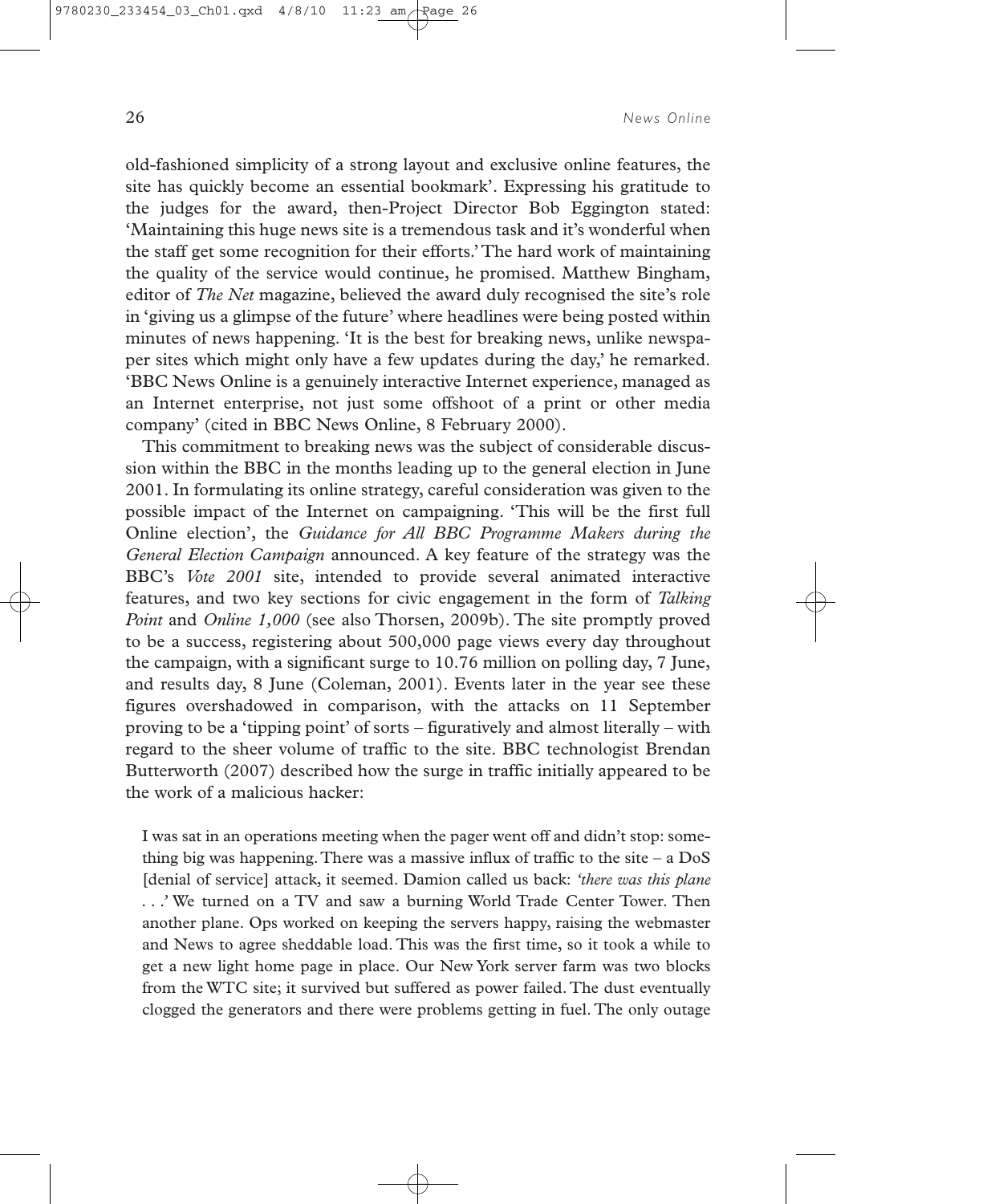was in the days after; we covered that by moving all traffic to London. The sites were designed to operate as hot spares for each other. We had planned around London suffering at some point, but it was the opposite. (Butterworth, 2007)

The template for the BBC homepage was not designed to cope with a breaking news story of this magnitude, and 'all that could be done was to edit the three promotional slots on the page to carry news of the unfolding events' (Belam, 2007). Eventually, the technical team bypassed the content management system altogether and uploaded small HTML updates via FTP. Content was reshaped to focus on the single story, as Mike Smartt, BBC's new media editor-in-chief at the time, recalled:

We decided to clear everything off the front page, which we've never done before and concentrate all our journalists on the story. We work hand in hand with the broadcast teams but don't wait for them to report the facts. It works both ways. . . . Most important to us were the audio and video elements. It was among the most dramatic news footage anyone has ever seen. The ability to put all that on the web for people to watch over again set us apart. (Cited in Allan, 2006, p. 64)

The BBC's servers experienced hits in the millions, far surpassing the record set during the election earlier that year.The efforts made by staff to maintain its presence online were truly remarkable.

Interestingly, with regard to the coverage of the crisis, the BBC elected not to capitalise on the array of material – firsthand accounts, photographs, video clips and so forth – being posted online by ordinary citizens using forums, weblogs and personal websites. That is, while the BBC later acknowledged that it had received thousands of e-mails from individuals to the events, only two of these e-mails led to live news interviews being held with people in New York (Wardle and Williams, 2008, p. 2).

## **Blurring boundaries**

The importance of online news as a source of breaking news and ongoing story updates is particularly noticeable during times of crisis. A case in point was the invasion of Iraq in 2003, which came after ongoing negotiations for a peaceful resolution had, in the eyes of the US administration, broken down. On 17 March 2003, US President George W. Bush issued an ultimatum to Saddam Hussein and his sons: leave Iraq within 48 hours. 'Their refusal to do so will result in military conflict commenced at a time of our choosing,' Bush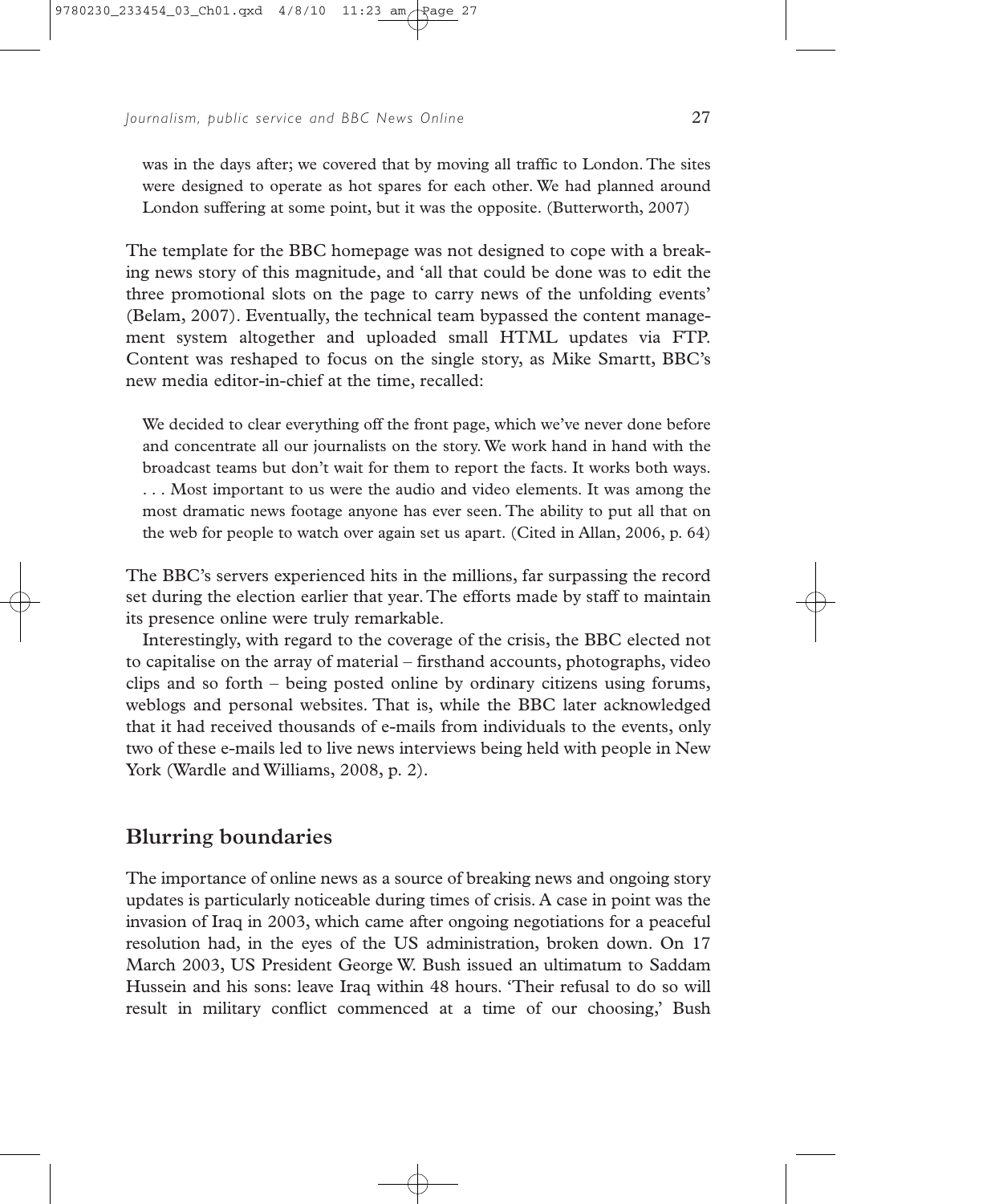announced in a televised address to the nation (cited in BBC News Online, 18 March 2003). As the deadline for war grew ever closer, online news websites witnessed a surge in traffic from people wanting to keep up with the latest developments. In the case of the BBC this amounted to an increase of about 30–40 per cent, with servers struggling to cope with the unprecedented demand (see Timms, 2003). Evidently the BBC's news site received the greatest share of 'hits' – numbering into the millions – from US users looking abroad for alternative perspectives (see also Allan, 2006; Matheson and Allan, 2009).

In marked contrast to the challenges of reporting on the deliberate unfolding of a governmental resolution to wage war was the sudden, horrific crisis engendered by the Indian Ocean Tsunami on 26 December 2004. Generally considered to be one of the most powerful ever recorded, it left over 283,000 people dead or reported missing in its wake. Few Western news organisations had reporters nearby, and many of those scrambling to the scenes of devastation found their access was restricted by the same logistical problems facing aid workers. Significantly, however, ordinary citizens – many of them tourists, who had the presence of mind to record what was happening with still and video cameras – provided the most visually compelling imagery used in the mainstream media (see Allan, 2006, 2009).While the BBC cleared its broadcasting schedules to make room for extended bulletins and special programmes, BBC News Online provided extensive contextual information, including graphics explaining why earthquakes occur and a seven-page animated guide to the tsunami. The BBC received thousands of e-mails containing eyewitness accounts, some including digital photographs and even video shot using mobile phones. Audiovisual material was used to illustrate news packages, while e-mails sent to the news website were read out on BBC News 24. The BBC News website also used its *Talking Point* section, now rebranded as *Have your say*, to help people establish contact with missing friends or relatives.The message board was incredibly popular, receiving more than 250,000 hits on the first day alone. Using the website in this way was new territory for the BBC. 'This has grown out of nothing – but we've managed to reunite six sets of people so far,' Matthew Eltringham, then an assistant editor on the site, explained. 'One Dutch man found his brother via a Vietnamese woman living in Stockholm' (cited in Price, 2005).

As the concept of 'citizen journalism' entered the journalistic lexicon in the aftermath of the tsunami, important lessons were being learned about audience interactivity. Once again, it was in preparation for covering a UK general election campaign that several important issues came to the fore. Following BBC News Online's tentative steps in 1997, and its more robust execution in 2001, the dedicated election provision was this time entitled *Election 2005* (see

 $9780230\_233454\_03\_Ch01.qxd$   $4/8/10$   $11:23$  am Rage 28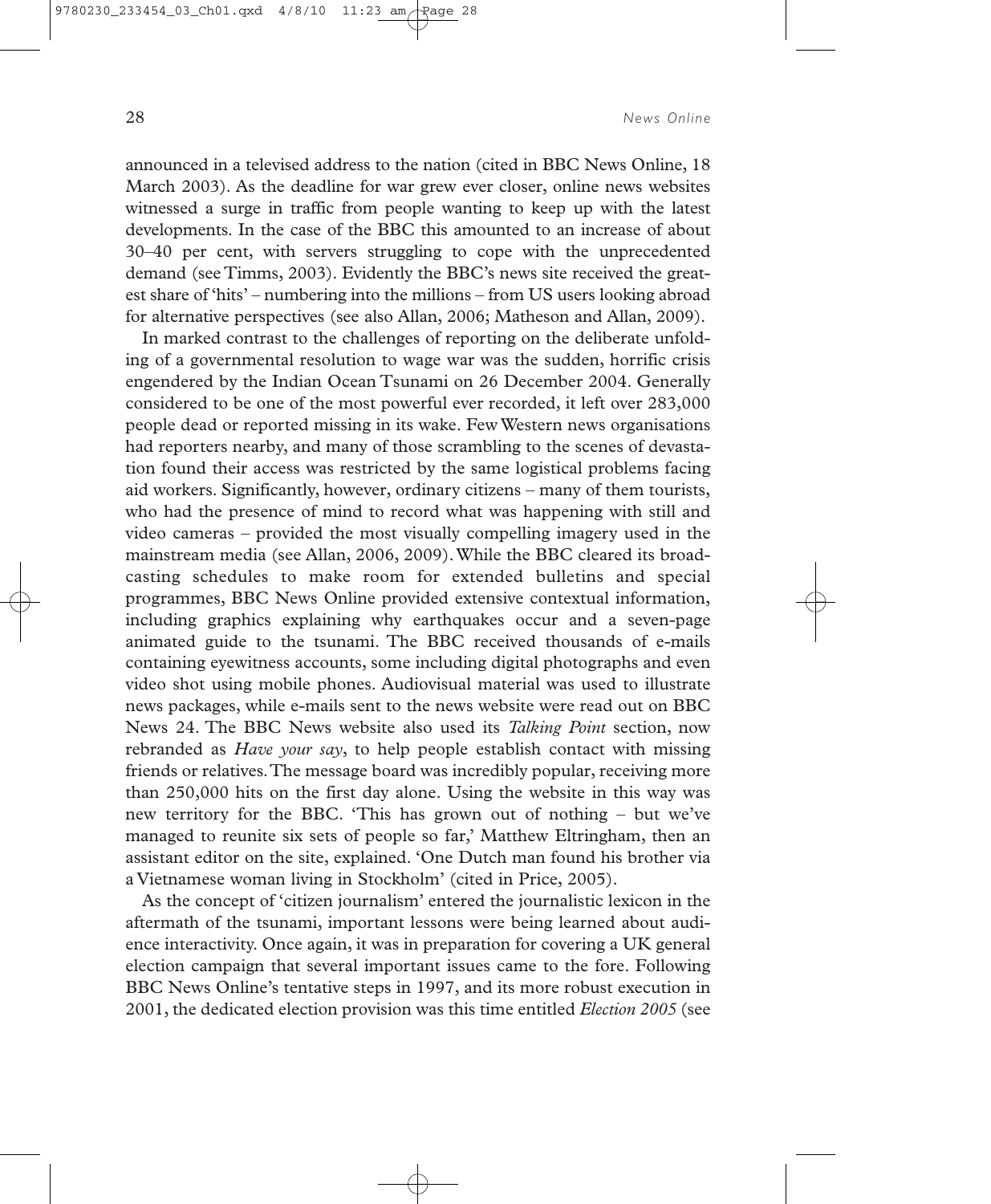also Thorsen, 2009b). Several sections were introduced to complement its reporting by offering users a more in-depth treatment of election issues. New to the site was the BBC's election blog, entitled *Election Monitor*, which announced on the main page that it was 'bringing you first-hand reports from around the country from our team of correspondents, as well as the best of the newspapers, choice morsels from the web, and your e-mails'. By the end of the campaign, the blog had presented 276 posts (in addition to the main holding page), of which 189 received one or more comments from members of the public, totalling 783 comments across all blog posts. However, the election blog was surpassed in popularity by the *UK voters' panel*. Created in collaboration with breakfast television, it consisted of twenty voters who had been asked in advance to contribute their views 'in text and in video, using 3G mobile phones', throughout the election. There were nine different debate topics with an average of six panellists publishing a response on each occasion. Users could discuss each of these entries – the section attracted some 524 comments in total.The election site was also supported by the *Have your say* section, which covered fifty-three topics across sixty-eight pages. Some 7,684 comments appeared, with a small minority of news and feature articles also containing comments posted by citizens. All in all, this level of interactivity on the *Election 2005* site was widely regarded as firm evidence that the BBC was facilitating spaces for public dialogue. Vicky Taylor (2007), the Editor of BBC Interactivity at the time, justified these features in terms of public service. She argued that it is 'much better if you're getting your audience telling you what they think than just the officials or people in power'. Moreover, she added, 'it's a form of democracy – more people get their chance to have their say about something'.

Echoing the sequence of events in 2001, the general election was followed a few months later by another terror attack, this time in London. At approximately 8:50 a.m. on 7 July 2005, three bombs exploded within a minute of one another on the London Underground. Initially it was not clear what was happening, with early news agency reports suggesting it could be a powersurge. At 9:47 a.m., a fourth bomb detonated on a double-decker bus in Tavistock Square; an hour later the police formally announced that there had been a coordinated terror attack. For many Londoners, the principal source of breaking news, especially for those in the workplace, was the Internet. Ordinary citizens' firsthand reports, together with mobile telephone images and video clips (some of the more iconic of which were shot underground in tragic circumstances), were rapidly dispersing across the web.The BBC News website was among the first to break the story online. In contrast to 11 September 2001, the Corporation had put in place 'an established process of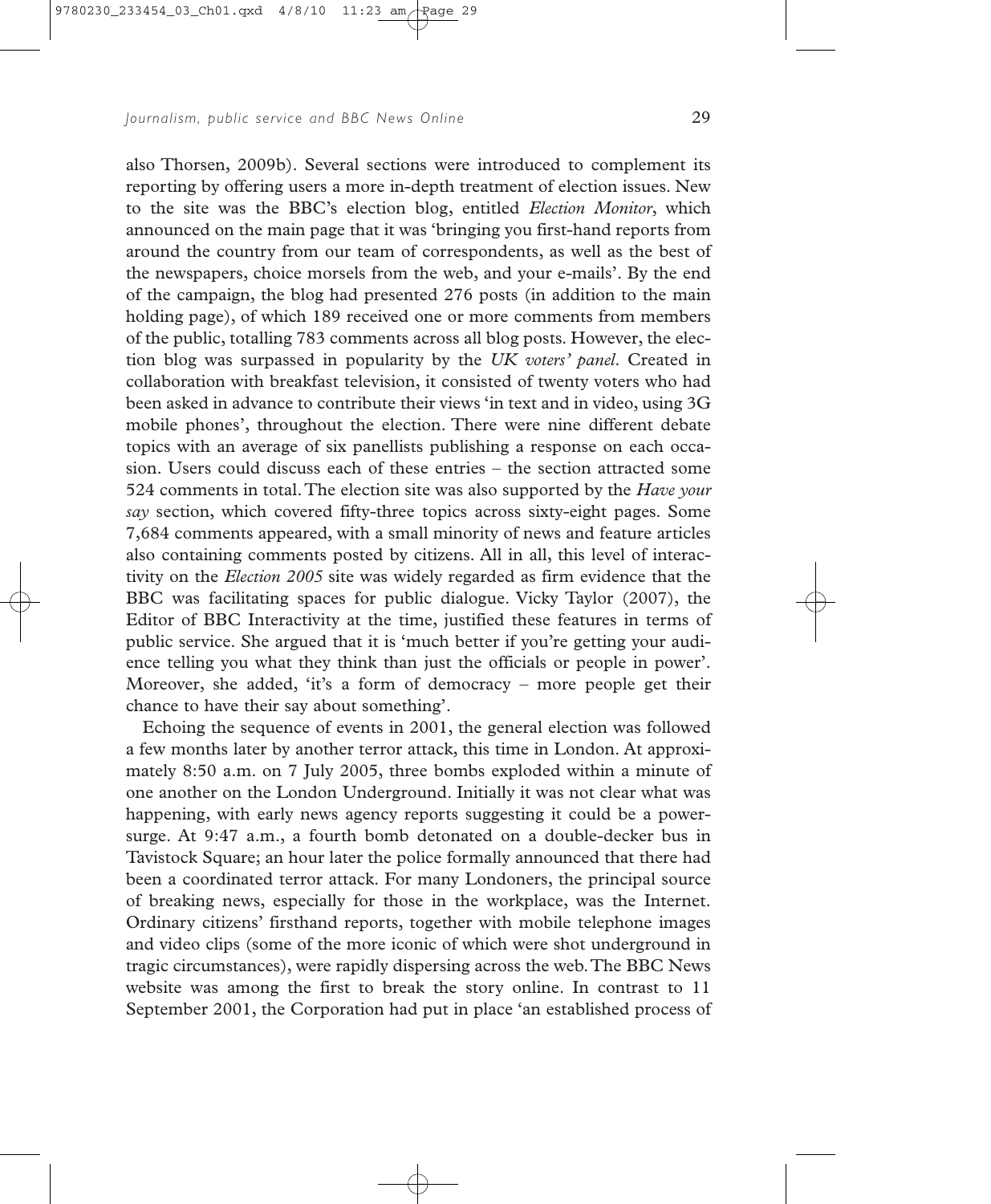handing control of the main picture promotional area of the homepage directly over to BBC News in the event of a major story breaking' (Belam, 2007). With the website receiving on average 40,000 page requests per second, it soon became clear that the technical team would have to reduce the content on the page 'in order to minimise the download footprint for each page view' (Belam, 2007).The solution was to deploy an experimental 'proof of concept' XHTML/CSS table-free version, which eased the bandwidth usage, thus allowing a greater number of connections.

Putting into motion a strategy derived, in part, from previous experience with the tsunami reporting, the BBC quickly began soliciting eyewitness accounts and imagery from members of the public. Richard Sambrook (2005), Director of Global News for the Corporation, recalls the incredible response:

Within six hours we received more than 1,000 photographs, 20 pieces of amateur video, 4,000 text messages, and 20,000 e-mails. People were participating in our coverage in a way we had never seen before. By the next day, our main evening TV newscast began with a package edited entirely from video sent in by viewers.

The four people responsible for managing 'user-generated content' (then as now the BBC's preferred term for 'citizen journalism'), whose team had only been set up as a temporary measure for the 2005 election and then made permanent, were struggling to cope with the wealth of material arriving at such considerable speed. Audiences, as Sambrook explained, 'had become involved in telling this story as they never had before', providing contributions that were extraordinarily rich in quality. 'Our reporting on this story was a genuine collaboration,' he added, 'enabled by consumer technology – the camera phone in particular – and supported by trust between broadcaster and audience.' This impromptu collaboration signalled, in his view, that 'the BBC's news-gathering had crossed a Rubicon'.

# **Crossing the Rubicon**

In recognition of this important shift, the BBC formalised the management of user-generated content through its 'UGC Hub'. Launched soon after the London bombings, it was designed to harness the power of the new, two-way relationship between the Corporation and its audiences. It was not long before events conspired to test its viability, of course, the first major one engendered by the explosions at the Buncefield fuel depot near Hemel

9780230\_233454\_03\_Ch01.qxd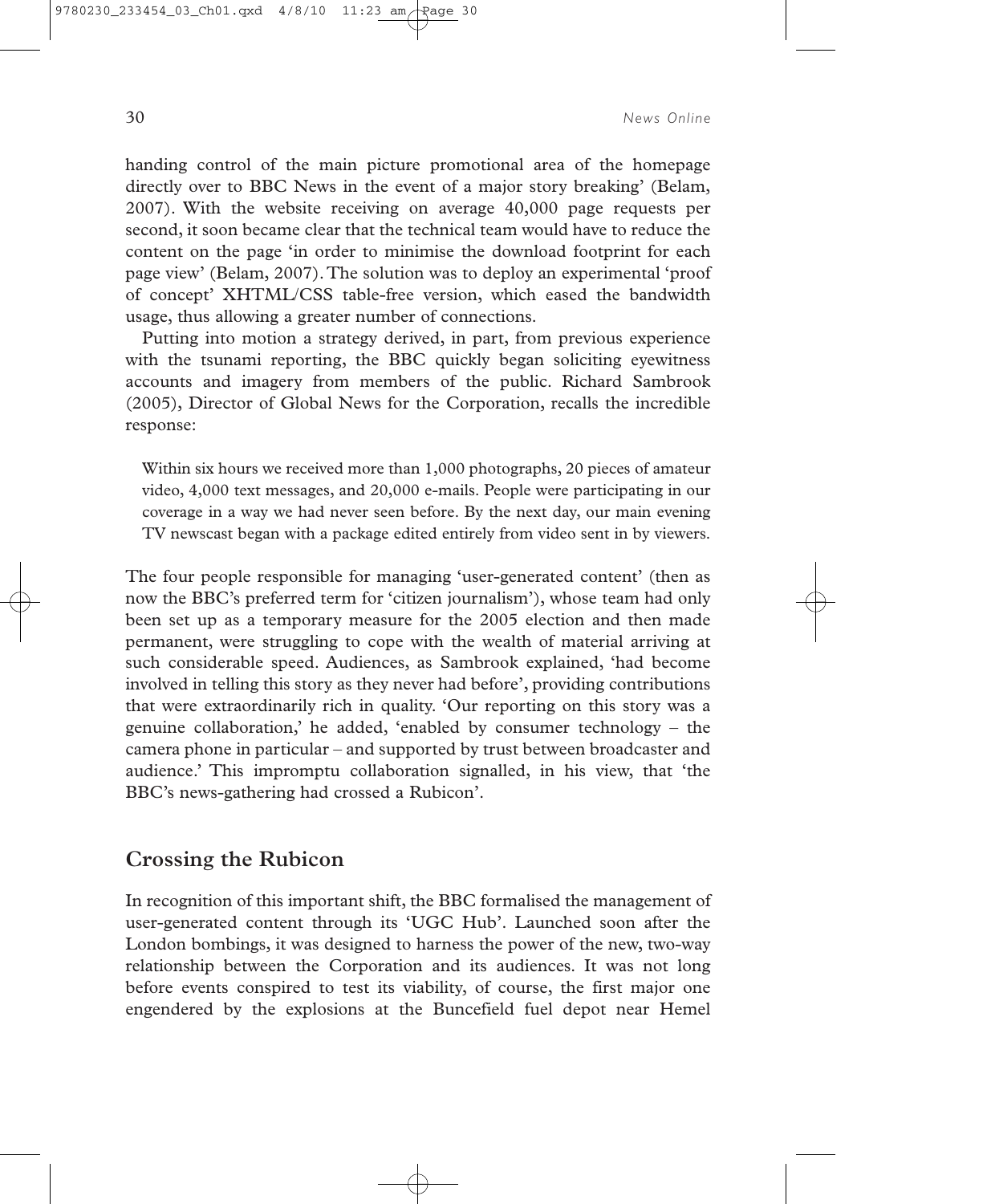Hempstead in Hertfordshire on 11 December 2005. An oil tank had exploded at 6:01 in the morning and several others followed, causing a fire that was described by the Chief Fire Officer, Roy Wilsher, as potentially one of the largest in peacetime Europe. The BBC was quickly inundated by eyewitness accounts and amateur video footage, receiving its first photograph at 6:16, only minutes after the initial explosion (Eltringham, cited in BBC News Online, 11 April 2006). More than 6,500 photographs were reportedly sent to yourpics@bbc.co.uk on the first day, which was a new record for the site (Taylor, cited in BBC News Online, 13 December 2005). One of the photographs was taken by David Otway, who was on a flight to Ireland at the time and so able to shoot images from above the scene. 'I just happened to be in the right place at the right time with the right equipment,' he recalled. 'My first thought was that it was a really big news event and I wanted to share the experience and pictures with people' (cited in BBC News Online, 13 December 2005). The BBC collated the best of these contributions into image galleries on its website, which received 657,367 page impressions on the day of the blast – thereby reaffirming, as if any proof was needed, the remarkable popularity of such material with the audiences.

The speed at which the BBC UGC Hub was able to react to user-generated content was highlighted again on 30 June 2007 – three days after Gordon Brown was sworn in as British Prime Minister – when the UK was subject to an attempted suicide attack at Glasgow airport. Pictures taken by ordinary citizens quickly found their way into the public domain. Online editor Vicky Taylor explained that 'the pictures from bystanders arrived in the BBC central UGC Hub area 30 minutes after it first happened and were on air or on BBC sites shortly afterwards' (cited in Beckett, 2008, p. 81). Two hours after the incident, the BBC website was already featuring a gallery of such images, entitled 'Your pictures: Glasgow alert', together with a news report made up entirely of eyewitness reports and images. The relative ease with which this material was handled signalled the extent to which its use had been rendered almost routine in times of intense pressure. Further examples to emerge in the months ahead included 'amateur video' (taken by mobile telephone) of the execution of Iraqi President Saddam Hussein on 30 December 2006. 'That video completely subverted the official version that the execution was dignified and that Saddam was treated humanely,' Peter Horrocks, head of television news at the BBC, argued. 'The most significant thing,' he maintained, was 'that the footage was shot in the first place' (cited in the *Independent*, 7 January 2007). The unofficial video also caused an extraordinary ethical dilemma for the Corporation. That is, how much of it should be broadcast, considering the video was already widely available to its audience on other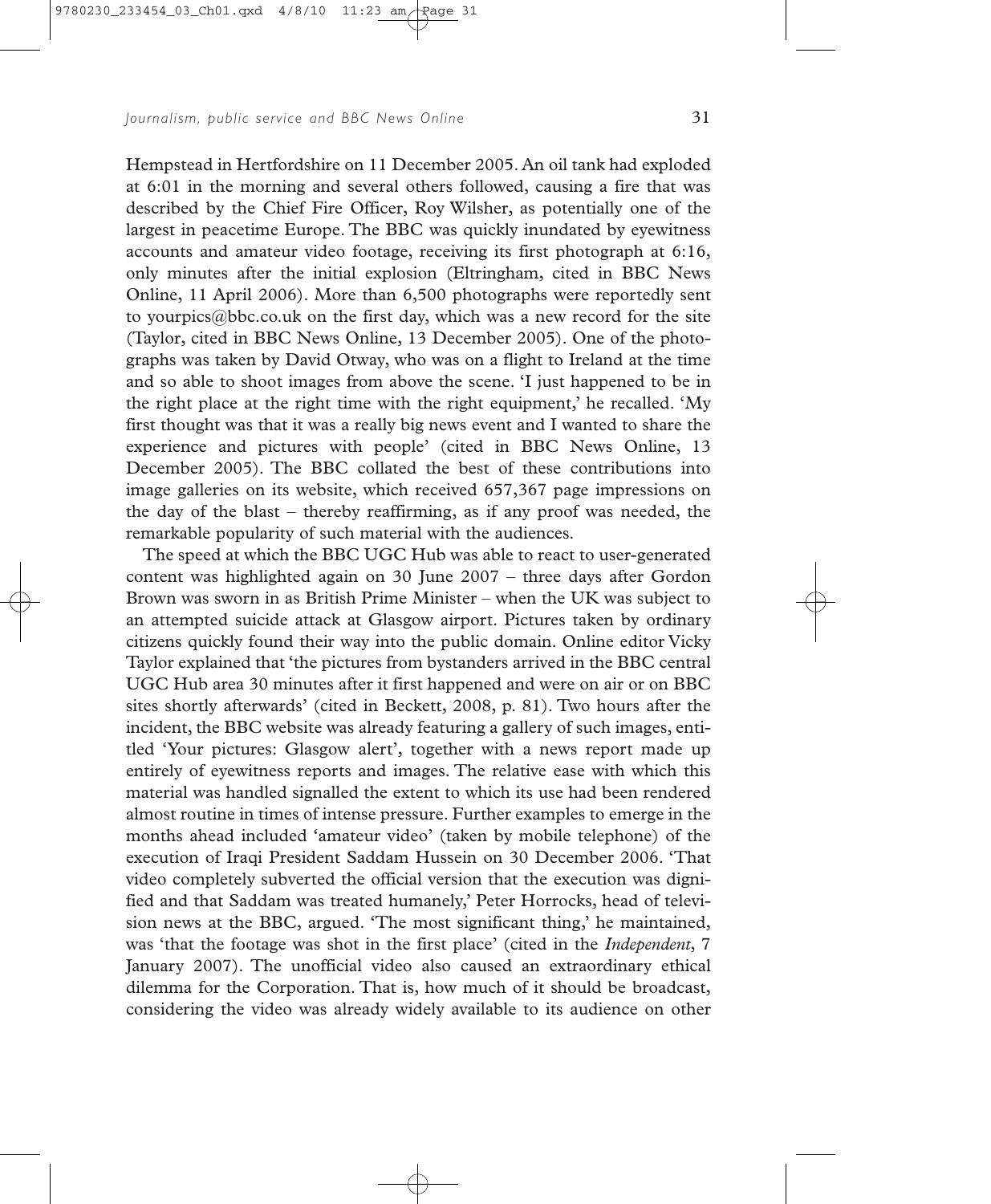websites? The BBC 'decided to show the noose around the neck on News 24 but not on BBC1 at a time when children might be watching,' Horrocks explained, and it 'would not show the moment of death' – an ad hoc policy decision that was extended to the website as well.

Another relevant example surfaced during the uprising by monks in Myanmar (formerly Burma, which is still the recognised name in the UK) in September–October 2007, also known as the 'Saffron Revolution'. The BBC and other news organisations were forced to rely on reports, photographs and videos posted by bloggers from within the conflict zone to illustrate their stories. 'With the Burmese authorities clamping down on information getting out of the country, we [the BBC] – like other news organisations – have been relying more than ever on what people caught up in the events are telling us,' Steve Herrmann (2007) noted at the time.The BBC was able to publish daily reports and images, and occasionally audio and video, from eyewitnesses inside Myanmar, e-mailed directly to its website. 'The pictures are sometimes grainy and the video footage shaky – captured at great personal risk on mobile phones,' BBC News Online correspondent, Stephanie Holmes, commented, 'but each represents a powerful statement of political dissent' (BBC News Online, 26 September 2007). Vicky Taylor explained how social media networks, such as Facebook, also facilitated the Corporation's efforts in actively seeking out relevant sources. As she later recalled:

When the Burma [Myanmar] uprising was happening, a colleague found the Friends of Burma [Facebook] group and through them got in touch with many who had recently left the country and had amazing tales to tell.

Journalists now have to know how to seek out information and contact from all sorts of sources and social network sites are key to this (Taylor, cited in Journalism.co.uk, 29 February 2008).

Social networking sites, it seemed, were rapidly coming into the frame as potential sources of news and information.

The level of audience material submitted to the BBC is such that the UGC Hub – a  $24/7$  operation – is staffed by twenty-three people to handle what on an average day typically amounts to 12,000 e-mails and about 200 photographs and videos. This commitment is intended, in part, to enhance the experience for users engaging in moderated debates in the *Have your say* section, although primarily it is intended to ensure that the Corporation is able to react immediately to news events as they unfold. These moves have resonated in positive ways, with BBC News Online routinely serving more than one billion pages per month (with some fourteen million unique users per week). This success has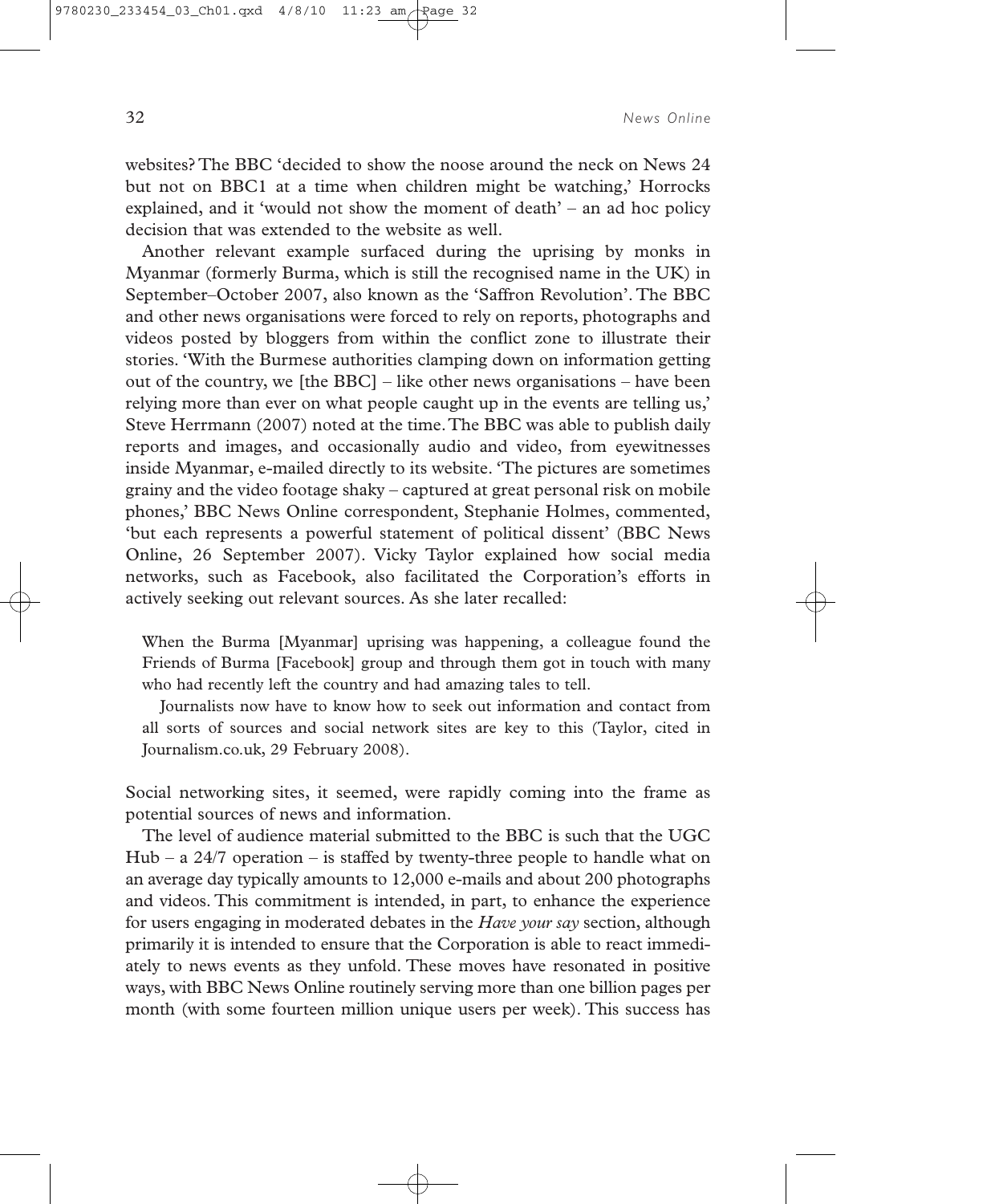been used by managers to justify their decision to restructure the BBC's news operations, merging radio, television and online news into a single, converged multimedia newsroom. Originally announced in late 2007, the move was said to be a pragmatic response to the licence-fee settlement, which required the BBC to cut costs in its news operations by some  $\mathcal{L}$ 155 million a year by the end of the Charter period. However, it also forced the Corporation to rethink and reform its approach to journalism in the light of the realities of a new media landscape.The first phase of the plans was executed in April 2008 and finalised when the online news teams merged with the rest in June 2008. Signalling the importance of audience material, the so-called UGC Hub was placed at the heart of the new multimedia news operations.

# **Conclusion**

Speaking at an e-Democracy conference on 11 November 2008, the BBC's director of news Helen Boaden (2008) outlined what she perceived to be the main challenges at stake for its online provision. 'Our journalism is now fully embracing the experiences of our audiences, sharing their stories, using their knowledge and hosting their opinions,' she declared; 'we're acting as a conduit between different parts of our audience; and we're being more open and transparent than we have ever been.' The 'accidental journalism' performed by ordinary citizens during the London bombing attacks in July 2005 was a watershed, in her view, 'the point at which the BBC knew that newsgathering had changed forever'. Since then, the BBC has become much more proactive in soliciting this type of content from its audiences. In Boaden's words:

It's not just a 'nice to have' – it can really enrich our journalism and provide our audiences with a wider diversity of voices than we could otherwise deliver. As well as voices we might not otherwise hear from, there are stories about which we would never have known. … For many of our audiences, this has opened their eyes to something very simple: that their lives can be newsworthy – that news organisations don't have a monopoly on what stories are covered. Indeed, that news organisations have an appetite for stories they simply couldn't get to themselves and they value information and eye witness accounts from the public – as they always have done. (Boaden, 2008)

In learning to accept the tenet that 'someone out there will always know more about a story than we do', the BBC has embraced citizen newsgathering as a vital resource.This newly forged relationship, Boaden is convinced, represents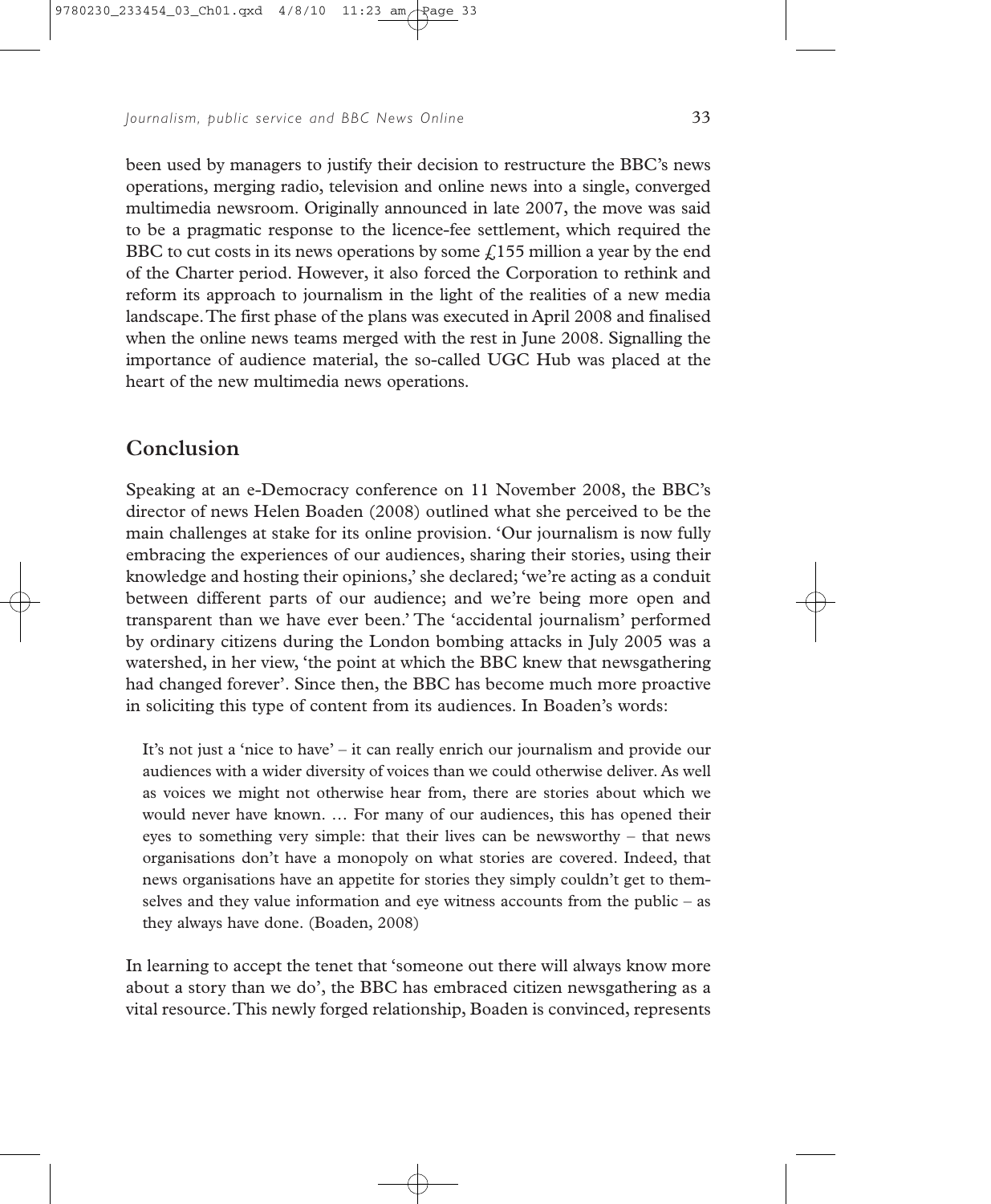a positive opportunity for journalism to improve in a way that reinforces informed citizenship. 'Smart news organisations are engaging audiences and opening themselves up to the conversation our audiences clearly want', she contends. In addition to helping to preserve the BBC's core journalistic values of accuracy, fairness and diversity of opinion, she adds, this type of interactivity reaffirms a commitment to reporting in the public interest. 'In order to survive,' Boaden concludes, 'journalism must be trusted.'

Public trust can never be taken for granted, of course; instead, it must be earned each and every day, often under circumstances that defy easy comprehension. A case in point revolved around BBC News Online's reporting of the Mumbai attacks in November 2008, when the sudden and dramatic influx of material from social networking sites – not least Twitter – provided material that posed unique challenges to process. Even before news of the attacks had begun to appear in the electronic media, Twitter was providing eyewitness accounts from users describing what was happening as well as they could manage under the circumstances. In the hours to follow, the BBC drew upon 'tweets' (messages limited to 140 characters) to supplement the information being provided by the Corporation's correspondents, news agencies, Indian media reports, official statements, blog posts and e-mails. Steve Herrmann (2008), editor of BBC News Interactive, explained:

As for the Twitter messages we were monitoring, most did not add a great amount of detail to what we knew of events, but among other things they did give a strong sense of what people connected in some way with the story were thinking and seeing. 'Appalled at the foolishness of the curious onlookers who are disrupting the NSG operations,' wrote one. 'Our soldiers are brave but I feel we could have done better,' said another. There was assessment, reaction and comment there and in blogs. One blogger's stream of photos on photosharing site Flickr was widely linked to, including by us. All this helped to build up a rapidly evolving picture of a confusing situation. (Herrmann, 2008)

Despite these advantages, however, Herrmann and others were aware of the risks associated with using material when its veracity could not be independently verified. One instance of false reporting, repeatedly circulated on Twitter, claimed that the Indian government was alarmed by what was happening on the social network. Fearful that the information being shared from eyewitnesses on the scene was proving to be useful to the attackers, government officials – it was alleged – were urging Twitter users to cease their efforts, while also looking to block Twitter's access to the country itself. On the BBC's Mumbai live event page, it was reported:

9780230\_233454\_03\_Ch01.qxd 4/8/10 11:23 am/ Page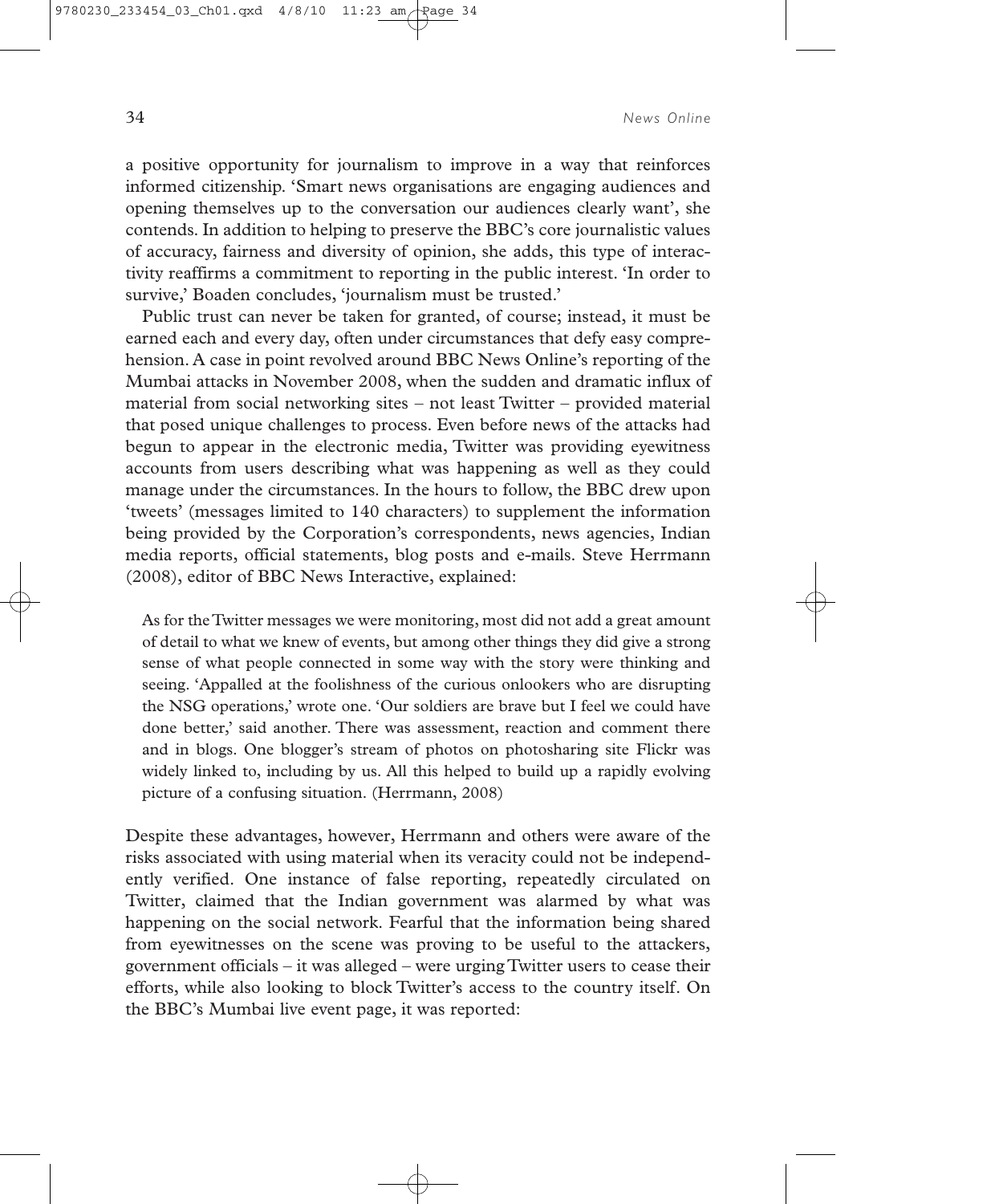1108 Indian government asks for live Twitter updates from Mumbai to cease immediately. 'ALL LIVE UPDATES – PLEASE STOP TWEETING about #Mumbai police and military operations,' a tweet says.

The BBC was criticised by some commentators for reporting a claim that was later revealed to be untrue. Speaking with the benefit of hindsight, Herrmann responded to questions regarding the decision to post it:

Should we have checked this before reporting it? Made it clearer that we hadn't? We certainly would have done if we'd wanted to include it in our news stories (we didn't) or to carry it without attribution. In one sense, the very fact that this report was circulating online was one small detail of the story that day. But should we have tried to check it and then reported back later, if only to say that we hadn't found any confirmation? I think in this case we should have, and we've learned a lesson. The truth is, we're still finding out how best to process and relay such information in a fast-moving account like this. (Herrmann, 2008)

Bearing these constraints in mind, he believed it was justifiable for the BBC to be sharing what it knew as quickly as possible, even before facts had been fully checked, as a general principle. In this way, users gain an insight into how a major story is being put together, even when it entails having to accept some responsibility for assessing the quality – and reliability – of the information being processed.

Notwithstanding examples such as the news reporting of the Mumbai attacks, the everyday challenge engendered by the sheer volume of audience material received by the BBC is formidable in its own right. In February 2009, when the UK experienced its heaviest snowfall in eighteen years, the widespread disruption experienced across the country was newsworthy enough to generate a record amount of UGC material. According to Peter Horrocks (2009), head of the BBC Newsroom, more than 35,000 people submitted pictures and video of the heavy snow. 'This was a record both for the sheer number of pictures,' he argued, 'and almost certainly for the size of the audience response to a news event in the UK.' This popularity was also reflected in visitor statistics, with the BBC News website attracting some 8.2 million unique visitors  $(5.1 \text{ million from the UK})$  on Monday 2 February – which was also a new record. Meanwhile, the BBC News channel had a peak audience of 557,000 viewers, 'no doubt boosted by huge numbers of people taking an enforced day off work', as Horrocks points out. In a significant demonstration of convergence between the online and broadcast platforms, there were also 195,000 plays of the BBC News channel live on the website.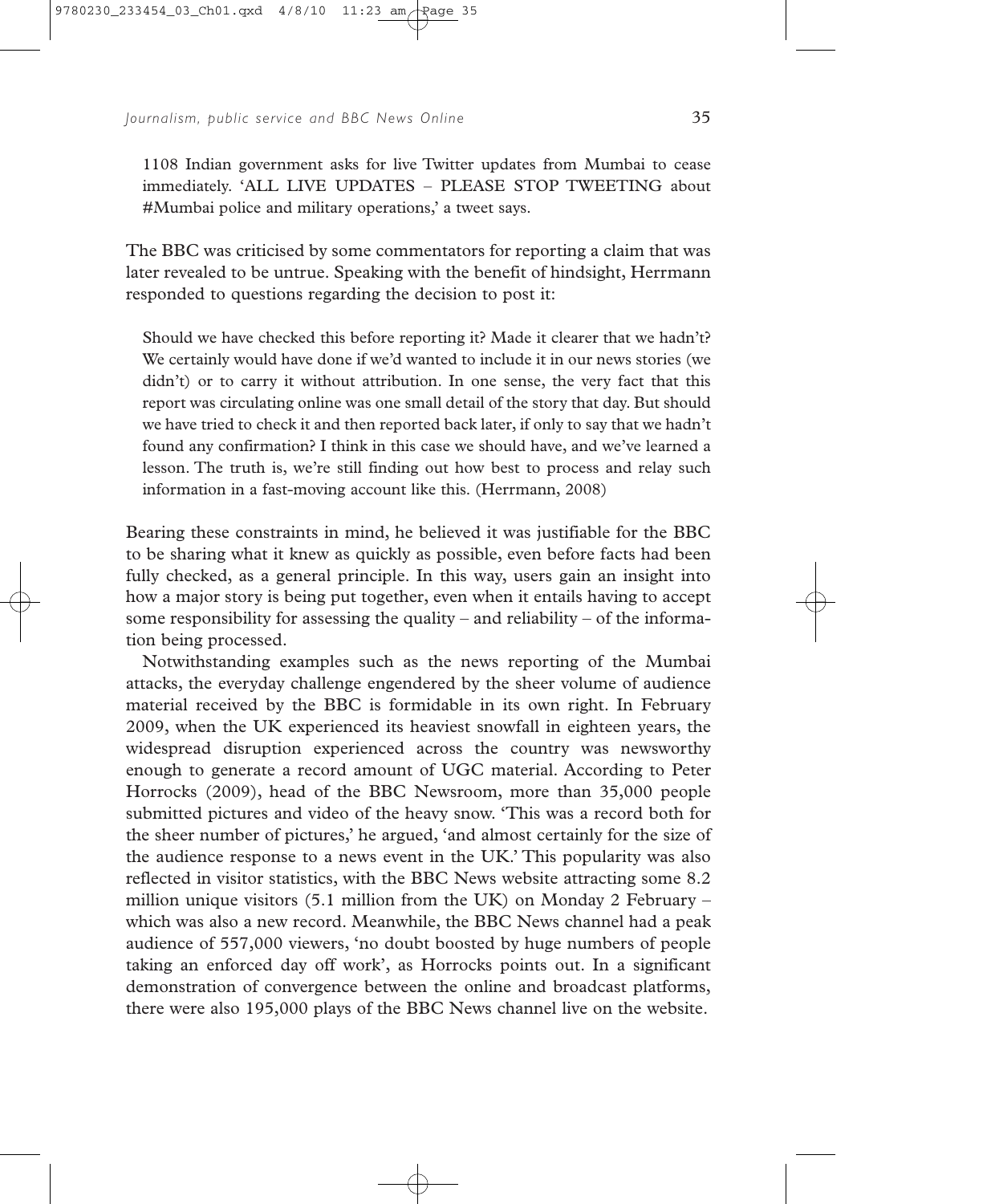36 *News Online*

This example would suggest that convergence, long a buzzword within BBC circles, is rapidly becoming a reality, often in ways that underscore the contributions of 'the people formerly known as the audience', to use Jay Rosen's (2006) phrase. In any case, there can be little doubt that this type of ordinary news story highlights the dramatic journey of BBC News Online as effectively as the more extraordinary examples that tend to be celebrated in journalistic and academic accounts alike.

### **REFERENCES**

- Allan, S. (2006) *Online News: Journalism and the Internet* (Maidenhead and New York: Open University Press).
- Allan, S. (2009) 'Histories of citizen journalism', in S. Allan and E. Thorsen (eds), *Citizen Journalism: Global Perspectives* (New York: Peter Lang).
- Beckett, C. (2008) *Supermedia: Saving Journalism so It Can Save the World* (Malden, MA: Wiley-Blackwell).
- Belam, M. (2007) 'The BBC's homepage on July 7th 2005', BBC Internet Blog, 3 December.
- Boaden, H. (2008) 'The role of citizen journalism in modern democracy', Keynote speech at the e-Democracy conference, RIBA, London, 13 November.
- Butterworth, B. (2007) 'Brandon's history of online BBC', BBC Internet Blog, 18 December.
- Connor, A. (2007) 'Revolution not evolution', BBC Internet Blog, 4 December.
- Eggington, B. (2007) 'In the front line, online', *Press Gazette*, 13 November.
- Herrmann, S. (2007) 'Information from Burma', BBC News,The Editor's Blog, 28 September.
- Herrmann, S. (2008) 'Mumbai, Twitter and live updates', BBC News Online, 4 December.
- Horrocks, P. (2009) 'Thanks from BBC News', BBC News, The Editor's Blog, 3 February.

Matheson, D. and Allan, S. (2009) *Digital War Reporting* (Cambridge: Polity Press). Perrone, J. L. (1998) 'Spotlight on the Beeb', *Online Journalism Review*, 22 July.

Price, J. (2005) 'Tsunami test for news teams', BBC NewsWatch (online), 4 January. Robins, J. (1999) 'The global correspondent', *Independent*, 24 August.

Rosen, J. (2006) 'The people formerly known as the audience,' *Pressthink*, 27 June. Sambrook, R. (2005) Citizen journalism and the BBC. *Nieman Reports*, 59: 4, 13–16. Taylor, V. (2007) Interview conducted by E. Thorsen, 27 March.

- Thorsen, E. (2009a) 'BBC News Online: a brief history of past and present', in N. Brügger (ed.), *Web History* (New York: Peter Lang).
- Thorsen, E. (2009b) 'News, citizenship and the Internet: BBC News Online's reporting of the 2005 general election', unpublished PhD thesis, Bournemouth University.
- Timms, D. (2003) 'News websites see traffic soar', *Guardian*, 20 March, http://www. guardian.co.uk/media.2003/mar/20/digitalmedia.iraq.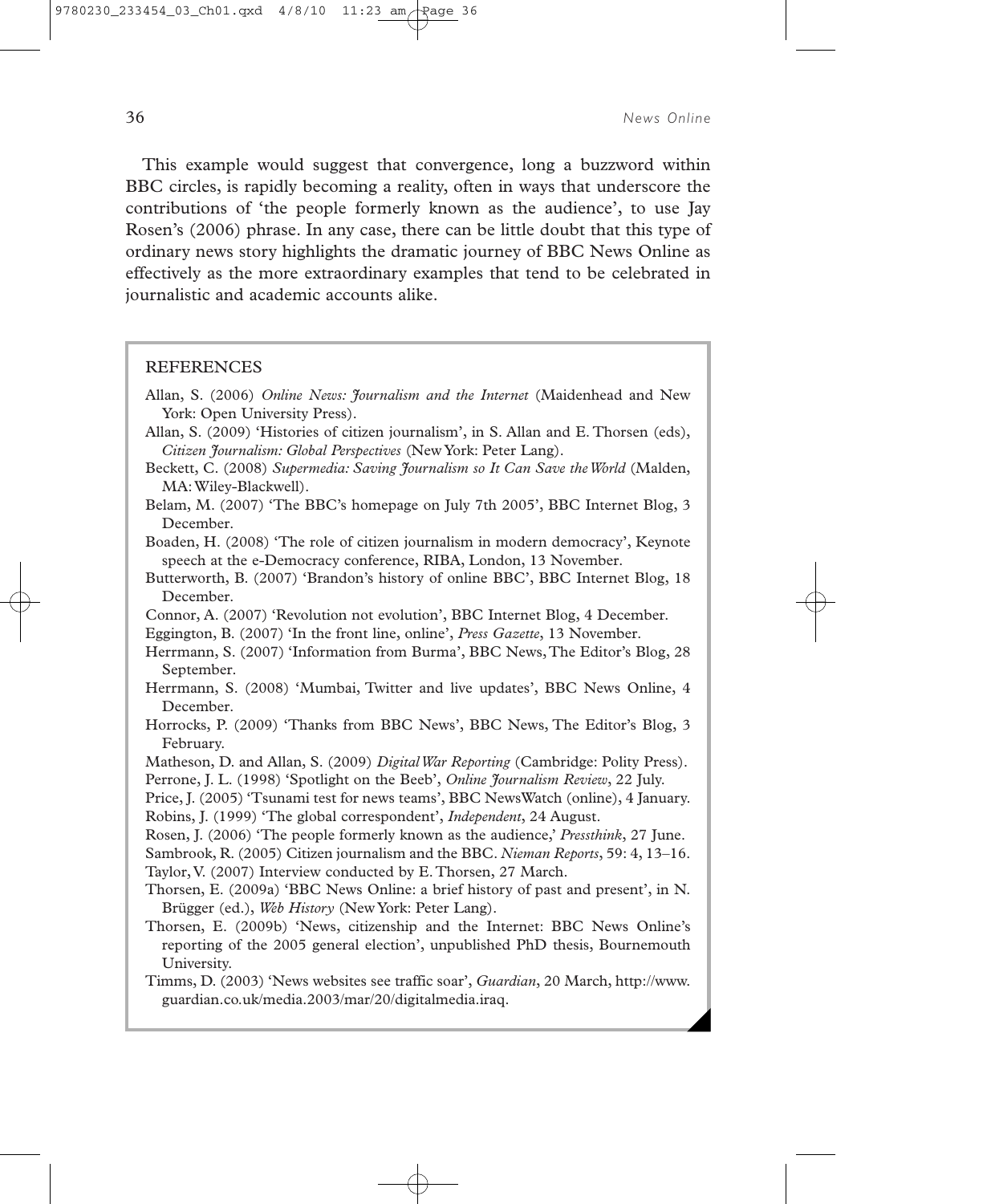Wardle, C. and Williams, A. (2008) 'UGC@THEBBC', Research Report, Cardiff School of Journalism, Media and Cultural Studies, Cardiff University, 16 September.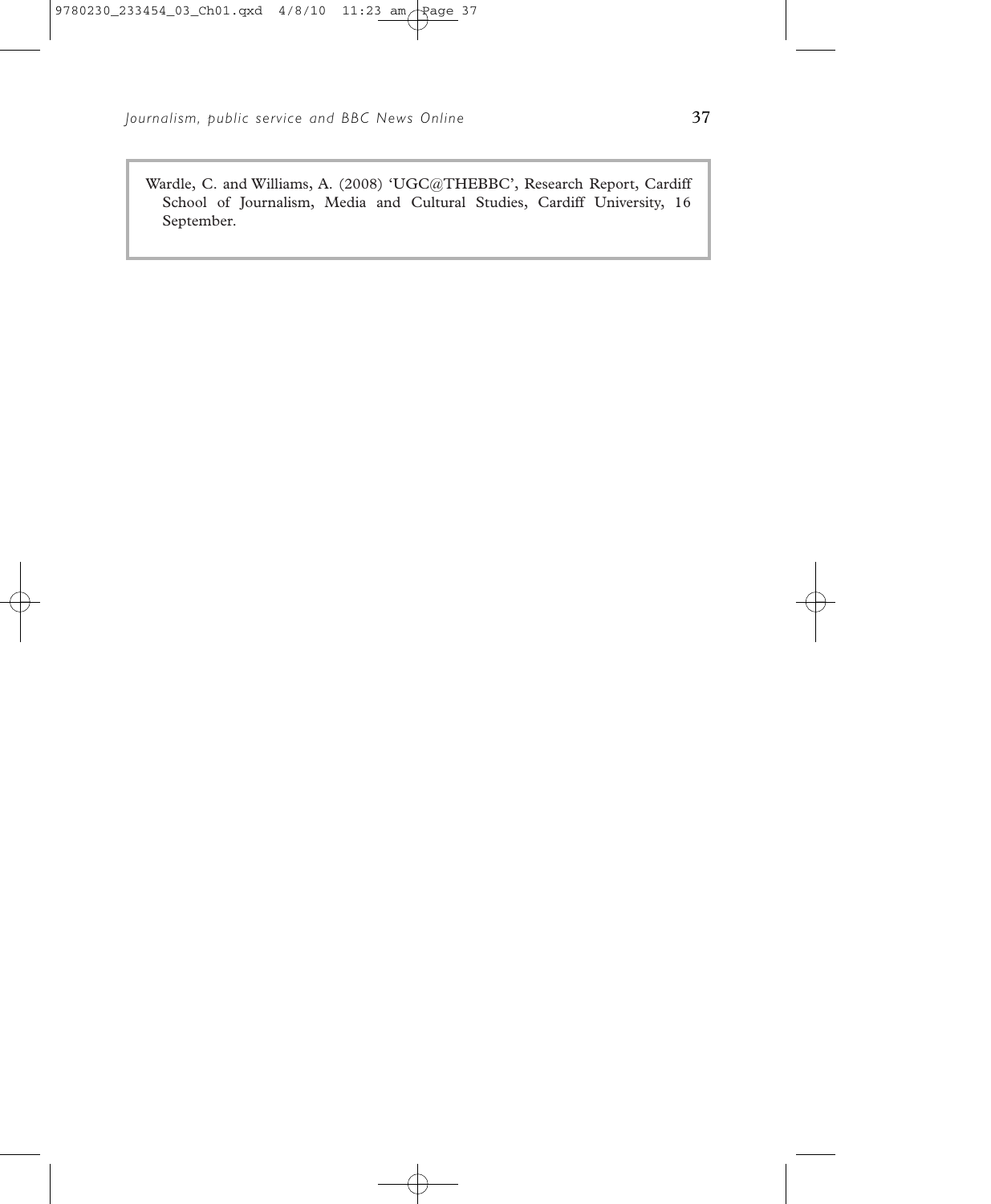### 9780230\_233454\_16\_Index.qxd 4/8/10 11:41 am Page 218

# Index

24-hour news 6, 23, 121, 137, 144 About.com 91 accuracy 20, 34, 46, 48, 57, 105, 119, 141, 156, 160, 201, 202, 206, 214 activist media 213 advertising 4, 39, 40, 49, 50, 55, 60–1, 66, 73, 84, 91, 94, 95, 135, 143, 145, 159, 197, 213 agenda-setting 43, 71, 78, 137, 166 aggregators of news 5, 10, 38, 40, 50 *see also* Google News Agha-Soltan, Neda 1, 99 Alierakieron 122 Al Jazeera 7, 11 Allan, Stuart 2, 27, 179, 204, 215 Alternet 152, 213 Andrejevic, Mark 151, 159 Apple 8, 73, 102, aporrea.org 78 Argentina 71, 74, 75, 77, 79 Associated Press 56, 76, 195 AT&T 62–3 *Atlanta Constitution* 59 *Atlanta News* 59 *Atlantic,The* 122 Atton, Chris 151–2, 202 audiences 2–3, 24, 118, 164–79 active 211 critical 150–1, 155, fragmented 148, 170, Latin American 74–5 networked 174 participatory 10–12, 29–36, 42, 153–4 'the people formerly known as the audience' 2, 36, 133, 164–5, 211 *Australian,The* Axel Springer publishing group 50 babble 123–4, 127

balance 151–3 Balkam, Stephen 108 Bambuser 108 Barth-Nilsen 107 BBC (British Broadcasting Corporation) 1, 5, 11, 23, 51, 65, 66, 118, 119, 121, 151, 222, BBC Chinese service website 180 BBC homepage 27 BBC News 23, 30 BBC News 24 (TV channel) 28 BBC News Interactive 21 BBC News Online 21–37, 134, 145 BBC UCG Hub 6, 30–2 BBC World Service 5 Beckett, Charlie 31, 106, 159, Beijing Olympics 180, 186, 187–8 Belam, Martin 27, 29–30 Benjamin, Walter 214 bias 42–3, 87–8, 92, 136, 152, 155–6, 179, 206 Bingham, Matthew 26 Bird, S. Elisabeth 51 Blackberry 102 Blair, Jayson 43 blogs 9, 11, 34, 42–3, 54, 144, 152–2, 156, 211, 216 breaking news 10, 23, 24–7, 29, 90, 118, 119 and mobile phones 102, 106 Boaden, Helen 33–4 Boczkowski, Pablo 103, 151, Bolivia 71, 75, 77, 79 Bowman, Shayne 118–19 boyd, danah 116, 124, 125 BNO News 119, 125 Brewer, Dave 24 broadband internet 40, 62–3, 198 broadcast news 4, 12, 22, 35, 39, 42, 47, 51, 55–6, 65–6, 89, 100, 103, 108, 111, 118, 128 Twitter and 121–6 Bruns, Axel 134, 138, 168, 211 Bucks, Simon 48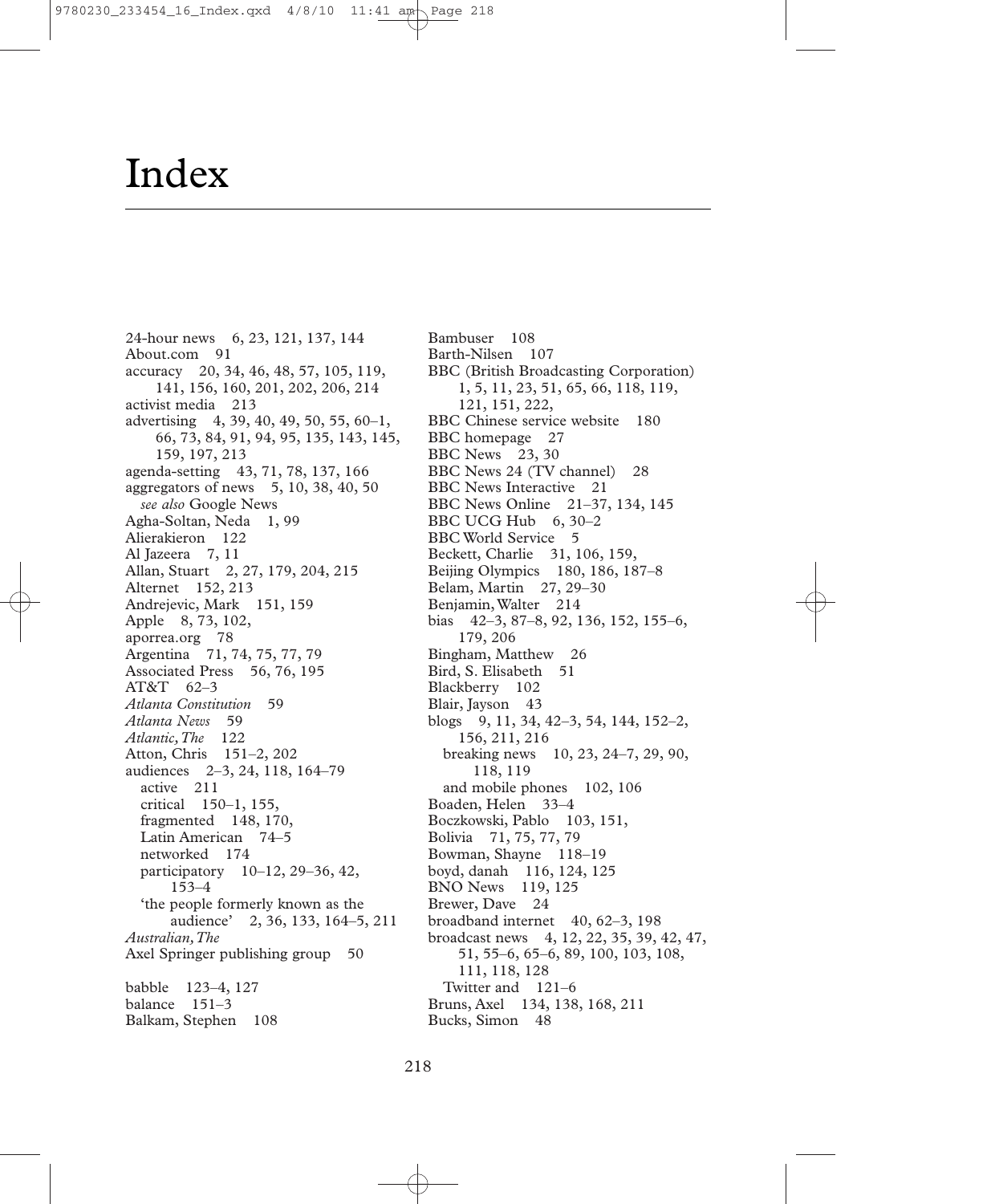## *Index* 219

*Bulletin,The* 145 bulloggers.com 181 Buncefield fuel explosion December 2005 30–1 business models for news *see* economics of news Burnett, Rob 213–14 Bush, George W. 27, 57, 61 bushfires in South Australia, 2008 117 Butterworth, Brendan 26–7 *Capital Times* 63–4 Carey, James 116, 120 Casa Editorial El Tiempo 74 Castells, Manuel 9, 78, 116 celebrity news 38, 44, 50, 59, 66, 116, 127 cell phones *see* mobile phones censorship 1, 45, 216 in China 61, 181, 184, in Latin America 77–8 self-censorship of journalists 167 Center for Public Integrity 57 Chang, Woo-Young 175, 199, 200 China 178–91 Sanlu milk scandal 2008 186–8 fengqing 'angry youth' phenomenon 118–90 nail house issue 182–4 nationalism online 188–90 China Internet Network Information Centre 179 Chávez, Hugo 71, 77, 787 Chester, Jeff 63 Chunlong, Sun 184, 185 Chung, Deborah Soun 212, 213 Chung, Mong Jun 199 Cisco Systems 140 citizen journalism 2, 11, 28, 42, 118–19, 212, 214 and mobile news 104–7, 109 and Twitter 121–4 relationship with professional journalism 6, 10–12, 14, 48, 65, 111, 132–45, 151–2, 156, 178–91, 195–207 *see also* user-generated content *CityTV* 74 *Clarín* 74 Clifton, Pete 21 Clinton, Bill 215 climate change 57

CNN 2, 11, 23, 40, 46, 75, 177, 178, 119 CNNfail 2, 121–3 co-creation of content 14, 101, 167 *see also* user-generated content *Columbia Journalism Review* 127 consumption of news  $5, 11, 174, 213$ , 215 and mobile phones 100–4 in relation to production 41–4, 46, 111, 170 *see also* produsage Comcast 63 commercialised media 53–67 communities of interest 116, 125 community 4–5 and Twitter 127–8 and newsgames 93–6 collaborative 139–45 online 174, 180 community media 65–7, 151 ComScore 70 convergence 35, 41, 73–4, 148, 210 and forms of news 7–8 Couldry, Nick 12, 157 Craigslist 91 Creative Commons licensing 139, 164 crisis of journalism 4, 39–41, 53–8, 64, 65, 67, 159 Dahong, Min 188 *Daily Dish,The* 42 *Daily Mail,The* 11 *Daily Show,The* 136, 145 *Daily Telegraph,The (UK)* 11, 154 Data.gov 86 Delicious 12 democracy and news 5, 6, 9, 13, 51, 53, 55, 66–7, 106, 119, 161, 179–81, 214–16 democratisation of news 13, 29, 33, 42–3, 86, 106, 153–4, 157, 167, 206 depth of coverage 12, 24, 29, 50, 76, 79, 133, 137, 138, 159 Deuze, Mark 14, 104, 118, 119, 165 Diana (Princess of Wales) 20–1 Dickinson, Andy 110 Digg 12 *Digital Britain* report 40 digital divide 64, 180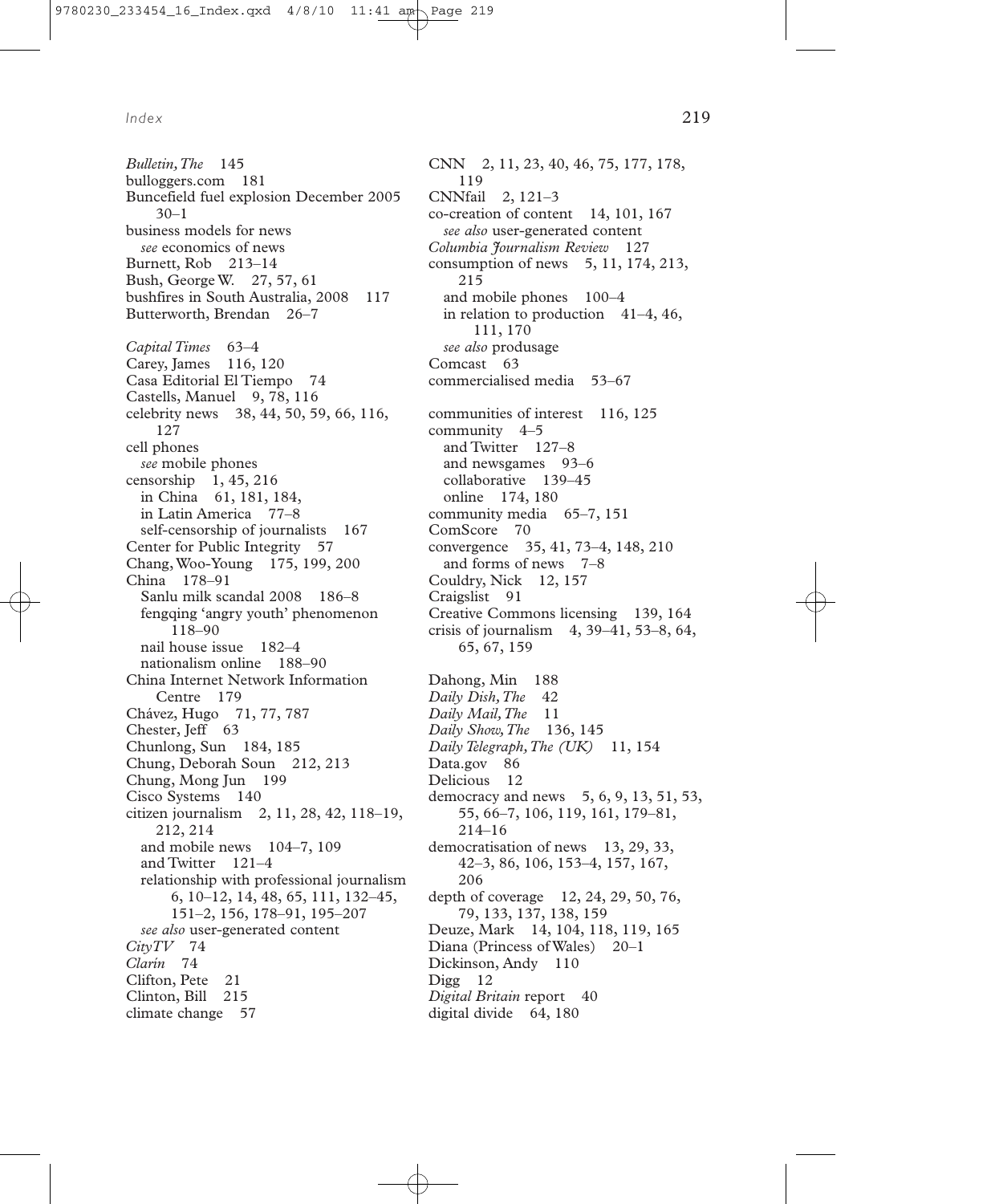digital communication technology 2, 4, 11, 39–42, 46, 51, 60–5, 84–5, 148, 210, 216 *Dispatches* (TV documentary series) 46 Doctorow, Cory 12 Donner, Jonathan 105 Döpfner, Mathias 50 Downie, Len 54 *Drudge Report,The* 47, 75 Dyson, Lauren Evelyn 199, 200 eBay 91 economics of news 3–4, 39–40, 50, 51, 53–67, 140, 145, 149, 159, 164–75, 197, 212–14 editing 12, 46, 48, 51, 109–10, 134, 140–1, 148, 154, 165–70, 173, 201–7, 212 self-editing 25 online editors 76 *see also* preditors Eggington, Bob 22–3, 26–9 election coverage 1–2, 26–30, 99, 121–2, 136, 140, 196–200 Eltringham, Matthew 5–6, 28, 31 *El Comercio* 73 *El Diario del Lago* 77 *El Diario de Los Andes* 73 *El Mercurio* 73 *El Nacional* 73 *El Tiempo* 74 ElTiempo.com 74, 76 *El Universal* 72, 74, 77 *Encyclopædia Britannica* 139 e-readers 102–3 ethics of journalism 38, 105, 148–61, 166, 167, 203 *see also* accuracy, balance, facts and fact-checking, fairness, objectivity Euronews 23 eyewitness reports 20–36, 42, 45, 46, 109, 117–21, 120, 179, 203 *see also* citizen journalism Facebook 1, 2, 9, 10, 11, 32, 39, 99, 100, 108, 181, 210 facts and fact-checking 7, 27, 44, 57, 143, 148–61, 206 *see also* accuracy fairness 34, 203 Fairness & Accuracy in Reporting (FAIR)

66

fair.org 152 fantasy sports 95 Faris, Robert 107 Fawkes, Guido 38, 42 *Financial Times, The* 4, 47, 50 Flash (Adobe software) 88 Flickr 1, 34, 121, 179, 181 *Folha de São Paulo* 74 Foreign Intelligence Surveillance Act 61 foreign news 76, 180 Fourth Estate 10, 13, 42, 191, 214 Fox Interactive Media 72 Fox News 7 Franco, Guillermo 76 Freedman, Des 159 free speech 62, 214 freedom of the press 54, 59–64, 78, 92, 106, 167, 173, 181, 198 Fulton, Nic 110 gatekeeping 48, 134–5, 206 *also see* editing, gatewatching, social filtering gatewatching 134–47 Gans, Herbert 8 Garton Ash, Timothy 100 Gee, James 92–3 *Generación Y* 74 Germany 143, 145 Gillmor, Dan 164, 179, 211 Gizmodo 74 Glass, Stephen 43, 44 *GlobalMojo* 107 Greenslade, Roy 50 Goggin, Gerard 9–10 Gomez, Ricardo 74 Google 4, 72, 108 Google News 10, 12, 38, 134 *see also* aggregators of news gossip 20, 43,127–8, 156–7 *Guardian,The* 1, 6, 38, 44, 47, 50, 102, 103 Habermas, Jürgen 3, 214 *Half-Life* game engine 95, 96 Hall, Tony 23 Hamilton, James 151–2, 202, 213 hard news 72, 201, 205 Hargreaves, Ian 151, 153 Hartley, John 12 Harvard Berkman Center for Internet and Society 107

220 *Index*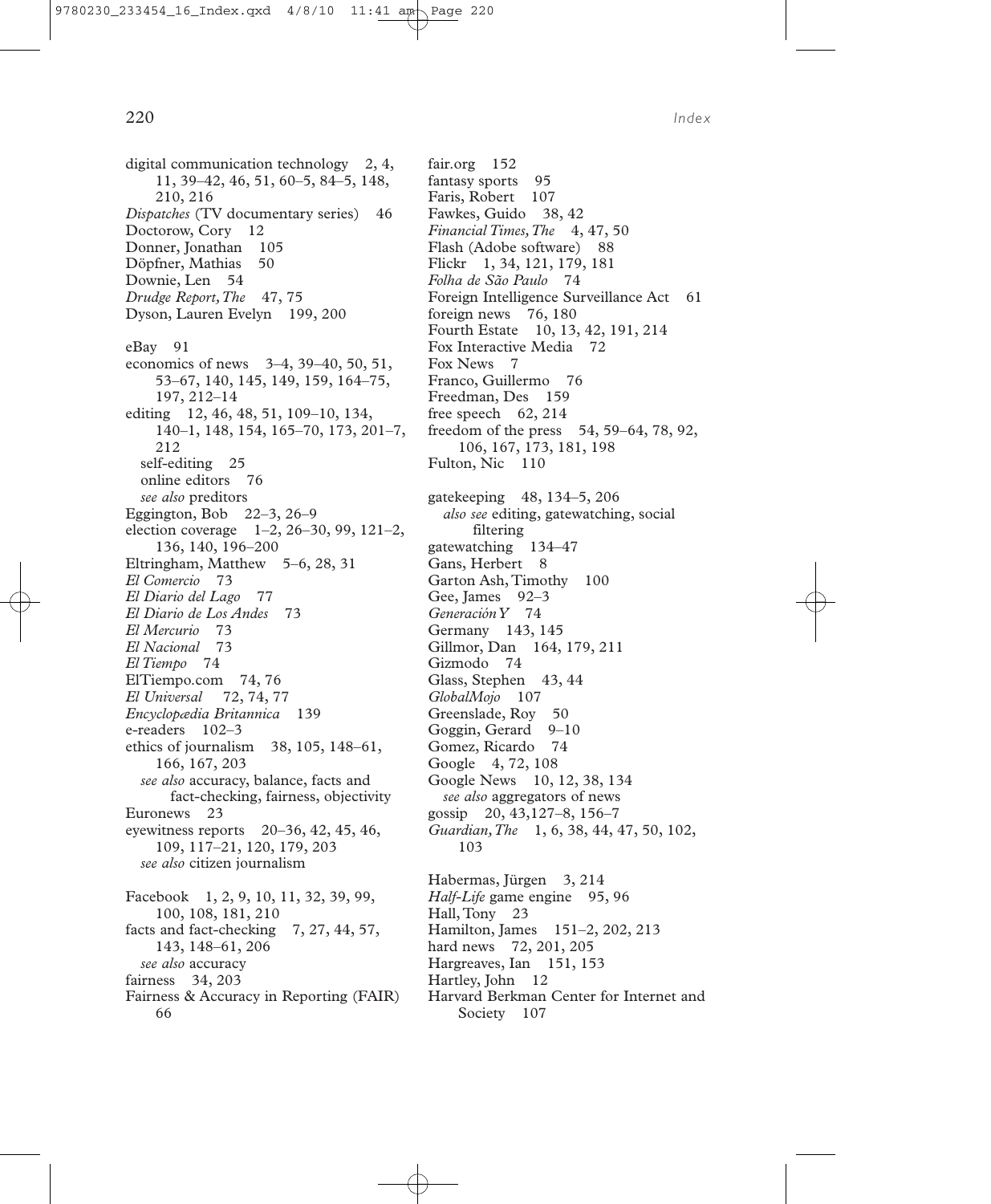*Index* 221

helicopter journalism 215 *Herald,The* (Scotland) 49 Hermida, Alf 25 Herrmann, Steve 32 Holmes, Stephanie 32 Horrocks, Peter 5, 32, 35, 47-8 *Huffington Post,The* 38, 144 Hurricane Katrina, USA August 2005 179 Hussein, Saddam 27, 31 Human Development Index 70 IBM 86 IndyMedia 11, 74, 152, 213 infographics 85–6 informational news *Information Week* 62 interactivity 21–9, 47, 151, 153–9, 170, 212 'dissociated' 165 Inter American Press Association 75 International Federation of Journalists 168 International Game Developers Association 91 investigative journalism 75, 89, 137, 156 iPhone 8, 91, 100, 102, 103, 108 iTunes 73, 103 Iranian election protests June 2009 1–2, 45–6, 117, 121–3 Iraq war 27–8, 57–8, 90 Jackson, Michael 50 death of 38, 44, 116, 127 Jakarta bombings July 2009 117 JasmineNews 105–6 Jarvis, Jeff 6 Jiabao, Wen 185 Jianfeng, Fu 187 Jing, Jin 189 Johnston Press 49 journalism 'bad' 152 destructuring of 166–8 education 60, 65, 92 mainstream 9, 28, 58, 7-25, 77, 78, 122, 125–8, 135–7, 144, 151–5, 178–87, 198, 201 specialist 54, 174, 137 traditional 42 *see also* citizen journalism, crisis of journalism, ethics of journalism

journalists 10 as employees 171 deskilling of 169 Kaiser, Robert 54 Kamm, Oliver 42 Kang, Daniel Jisuk 199–200 Keane, Fergal 20 Keen, Andrew 136, 172, 196, 206 Kelly, Ryan 123–4 Kim, Eun-Gyoo 213 Kindle e-reader 103 *see also* e-readers Kongregate 91 Koskinen, Timo 109 Kovach, Bill 58, 206 Krums, Janis 117–20 labour 164–75, 213 audiences as unpaid labour 170–1, 173 immaterial 171–2 precarious 169 *La Nación* 74 *Lanzhou Morning Post* 187 Lasica, J. D. 10, 133 Latin America 69–80 Leadbeater, Charles 15, 139–40 Lee, Hoi Chang 199 *Le Monde* 64 Lewinsky, Monika 215 local news 40, 66, 94, 135, 143 London Bombings July 2005 30, 33, 106, 179 Loufan landslide 184–6 Madrid bombings 2004 87 ManyEyes project 186 Márquez, Gabriel García 69, 76, 79 McBride, Damian 38 McChesney, Robert 215 McLellan, John 149 McLuhan, Marshall 115, 128 Manovich, Lev 170, 213 Markey, Edward 62–3 Marshall, P. David 213 mass media model 11, 214 Mattelart, Armand 41 mediachannel.org 152 media ownership *see* ownership of news media media policy 59–62, 65, 149 Meikle, Graham 111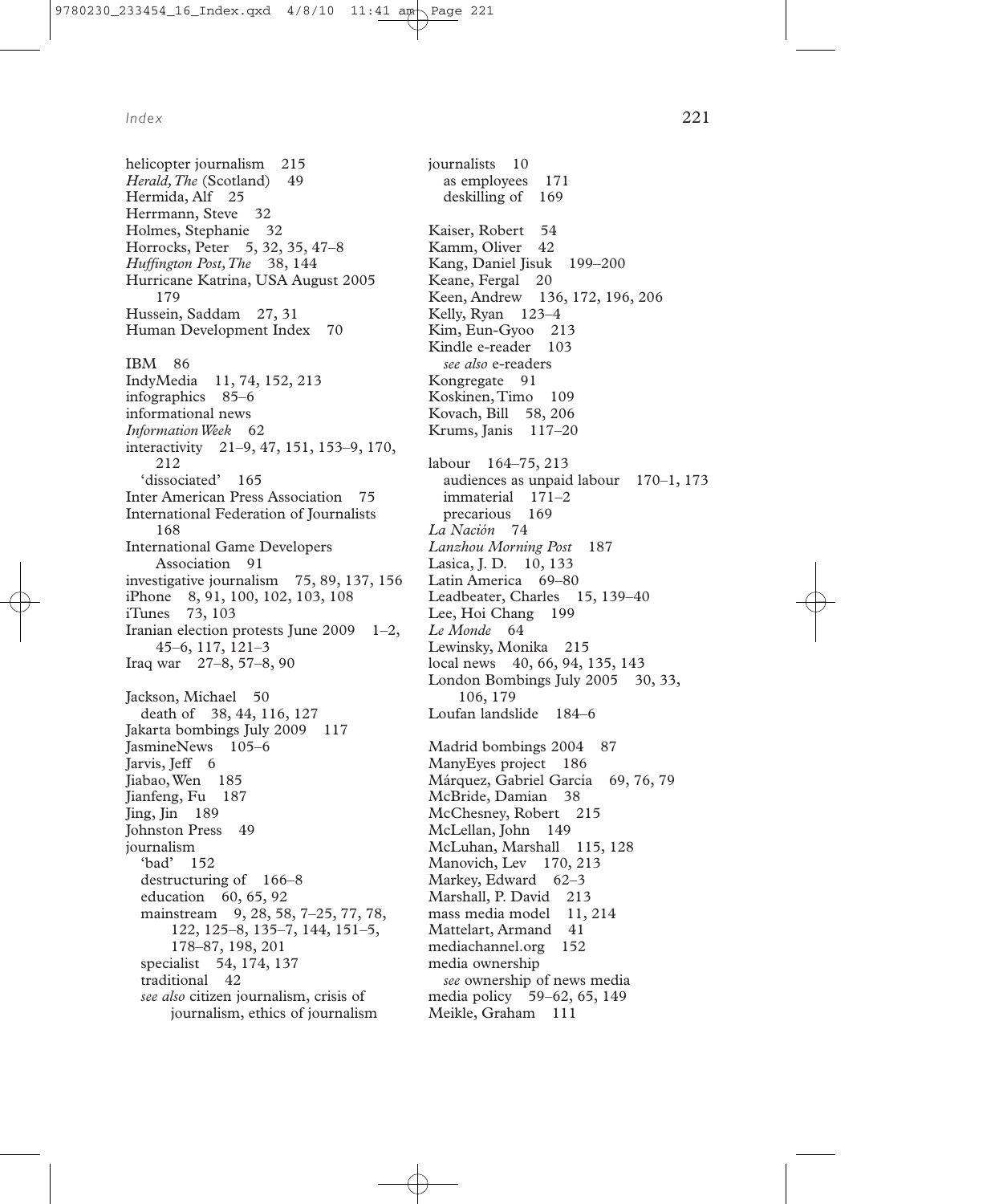MercadoLibre 72 message or discussion boards 28, 199, 212 Mexico 74, 78–9 Microsoft 72 Miel, Persephone 107 Miller, Paul 15, 139–40 Miller, Vincent 126 mobile journalism 107–10 mobile media 100 mobile news 99–104, 111 and citizen journalism 104–7 mobile phones 1, 10, 28, 40, 71, 73, 74, 99–111 video and image capture 28–32, 99 modding 95 Mogulus 108 Molecular news 127 mojo 107–9 *see also* mobile journalism *Mojo Evolution* 107 monopolies of media 55–6, 60, 61, 62–3, 70, 198 *see also* ownership of news media Morley, David 211 MSNBC 23, 121 Muchacho, Eladio 73 multimedia 25, 33, 41, 45, 47–8, 76, 85, 103, 89, 110, 155, 210 Mumbai terror attacks November 2008 34–6, 46, 117 Murdoch, Rupert 4, 48, 49, 103 *see also* News Corporation Myanmar unrest 2007 32 *myHeimat* 142–3, 145 MySpace 179 National Forum 140 National People's Congress 184 Negroponte, Nicholas 12, 215 networked publics 174–5 network neutrality 63–5 New Republic 184 News Corporation 4, 23, 49, 51 *see also* Murdoch, Rupert Newgrounds 97 news free 4, 73 paid-for 49–50, 73, 105–6 News.com.au 11 news cycle 12, 137 *see also* 24–hour news

Newsnight 45 Newsnight Scotland 49 Newsquest 49 newsrooms 46, 65, 75, 119, 148, 165, 169, 180 newsgames 84–96 newsgathering 33, 45, 48, 76, 106, 108, 158–9 newsworthiness 116, 199, 201, 213 Newspoll 136 news values 3, 55, 34, 46, 156, 158, 159, 213, 214 *New Yorker,The* 91, 189 *New York Times,The* 1, 11, 43, 57, 86, 90, 91, 102, 116, 118, 121, 134, 174, 195 New Zealand earthquake July 2009 125 Nietzsche, Friedrich 173 Nintendo Wii 8, 95 Nogeun-ni massacre July 1950 95 Nokia 100, 102, 109–10 Nokia Research Labs 109 Nokia-Reuters mobile journalism kit 109–10 Norris, Pippa 174, 180 NowPublic 201 Nyirubugara, Olivier 106 *Oakland Tribune* 91 Obama, Barack 134 *Oriental Outlook* 184 Örnebring, Henrik 154, 159 objectivity 9, 38, 43, 87, 127, 149, 150–3, 155, 157, 160, 203, 206, Ofcom (Office of Communications, UK) 153, 155 *O Globo* 74 Oh,Yeon Ho 195–9, 200, 201, 202, 203, 204, 205 OhmyNews 11, 14–15, 195–207, 133, 141, 142, 145 Citizen Reporters' Code of Conduct 202 online communities 174 *see also* community Online Journalism Blog 108 open source software 138, 145 *Oriental Morning Post* 187 *Oriental Outlook* 184 Outing, Steve 205–6 ownership of news media 3, 54, 58, 60–1, 65, 165, 170, 172 *see also* monopolies

222 *Index*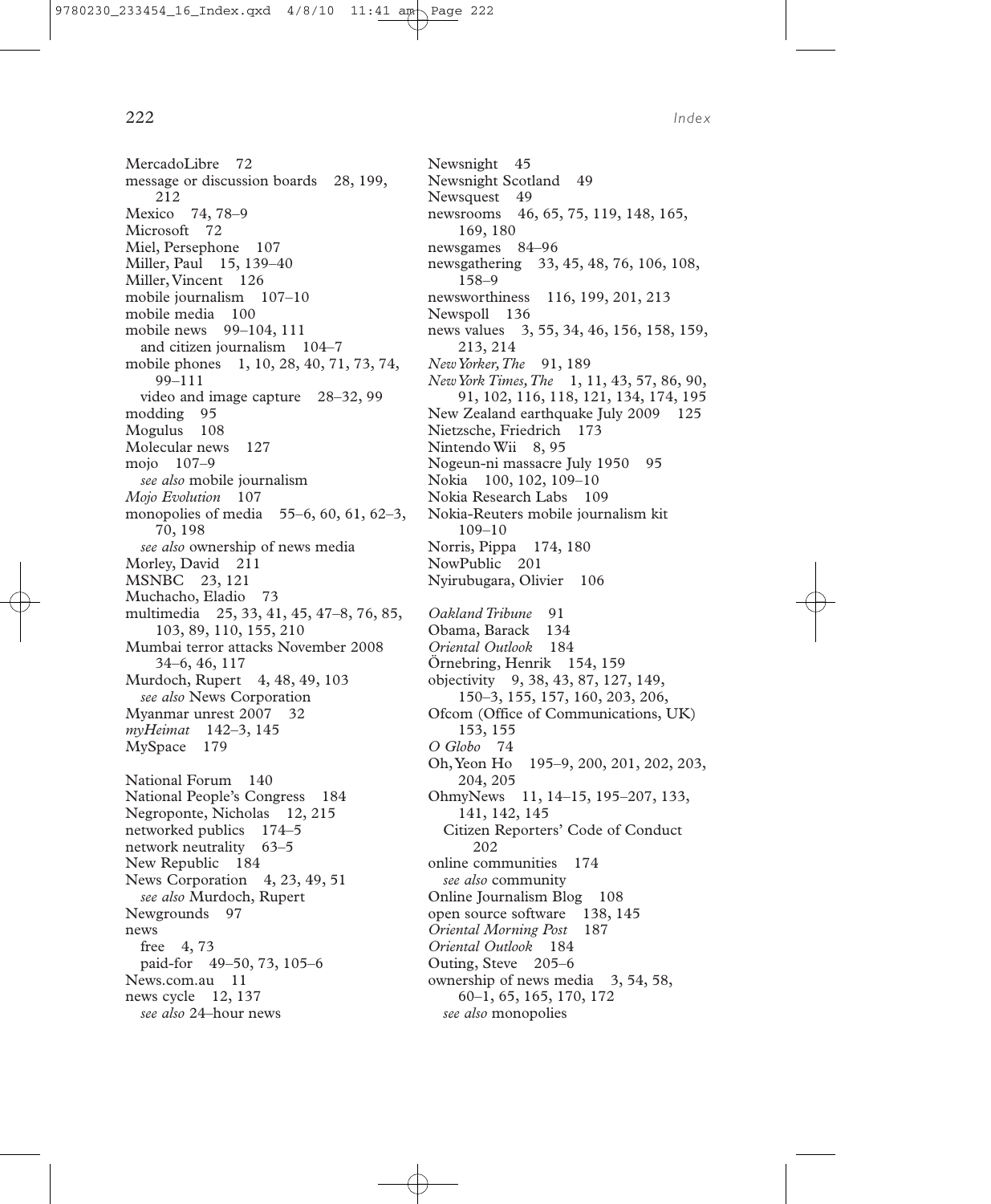## *Index* 223

participatory journalism *see* citizen journalism PBS (Public Broadcasting Service) 66, 123 Pear Analytics 123–4 Perez Hilton 74 personalisation of news 11, 12, 66, 104, 111, 126, 127, 196 Peru 71 Pew Project For Excellence in Journalism 3 photographs 26, 30–4, 92, 106, 121, 171, 182 Phillips, Angela 150, 154, 158 political economy *see* economics of news professional values of journalism *see* ethics of journalism podcasting 164 PopCap 91 preditors 140–2 production of news merging with consumption 41–4 produsage 138–40 propaganda 57, 187 psephology 136, 137 *Public Affairs Monitor Omnibus Survey* 55 public relations 57, 155 public service media 21–4, 29, 59, 65–6, 156–8, 216 puzzles in newspapers 90–1 Patriot Games (puzzle) 90 Qik 108 quality of news 30, 42, 51, 60, 65, 70, 79, 102, 110, 140, 142, 144, 173, 202, 205, 212 Quiggin, John 135–6 Quinn, Stephen 107 Rangel, Jose Vicente 77 *Reforma* 74 regulation *see* media policy reportage 20, 43, 108, 149 newsgames 87–8, 92 Reuters 45, 76, 109–10 Robins, Jane 25 Roh, Moo-Hyun 196, 197, 198, 199–200, 202, 207 rolling news *see* 24-hour news

Rorty, James 61 Rosen, Jay 2, 36, 133, 164, 168, 211 RSS 12, 40, 188, 200 rumour 43, 44, 116, 126 Salon.com 47, 54 Sambrook, Richard 30, 45 Sánchez,Yoani 74, 77–8 Sanlu infant milk scandal, China 2008 186–8 SBS (Special Broadcasting Service) 140 Scardino, Marjorie 50 Schudson, Michael 9, 54-5, 174 Scott, C. P. 149 Scott, Mark 119 Sennett, Richard 172 September 11 terror attacks USA, 2001 89 Shirky, Clay 5, 127, 133, 135, 139, 164, 165 Shortz, Will 91 Sicart, Miguel 87 Sigal, Leon. V. 153 Sky News 38, 48 slander 156–7 Slashdot 12 Slate.com 47 smartphones 100, 103, 110 Smartt, Mike 24, 27 social network media 5, 9-10, 32, 34, 38–9, 46, 64, 95, 100, 115–29, 173–4, 179 *Southern Metropolitan Daily* 182, 183, 187 *South Florida Sun Sentinel* 85 *Southern Weekend* 187 South Korea 101, 195–209 Sri Lanka 105–6 Stam, Robert 7 Stone, Biz 115 Stewart, Kathleen 127 student media 60, 65 StumbleUpon 12 Sullivan, Andrew 42, 122, 151 *Sun,The* 4 *Sunday World* 90 Sunstein, Cass 65–6, 215 *Sydney Morning Herald*, *The* 102 syndication 21, 141

Tiananmen Square protests Beijing June 1989 121, 181